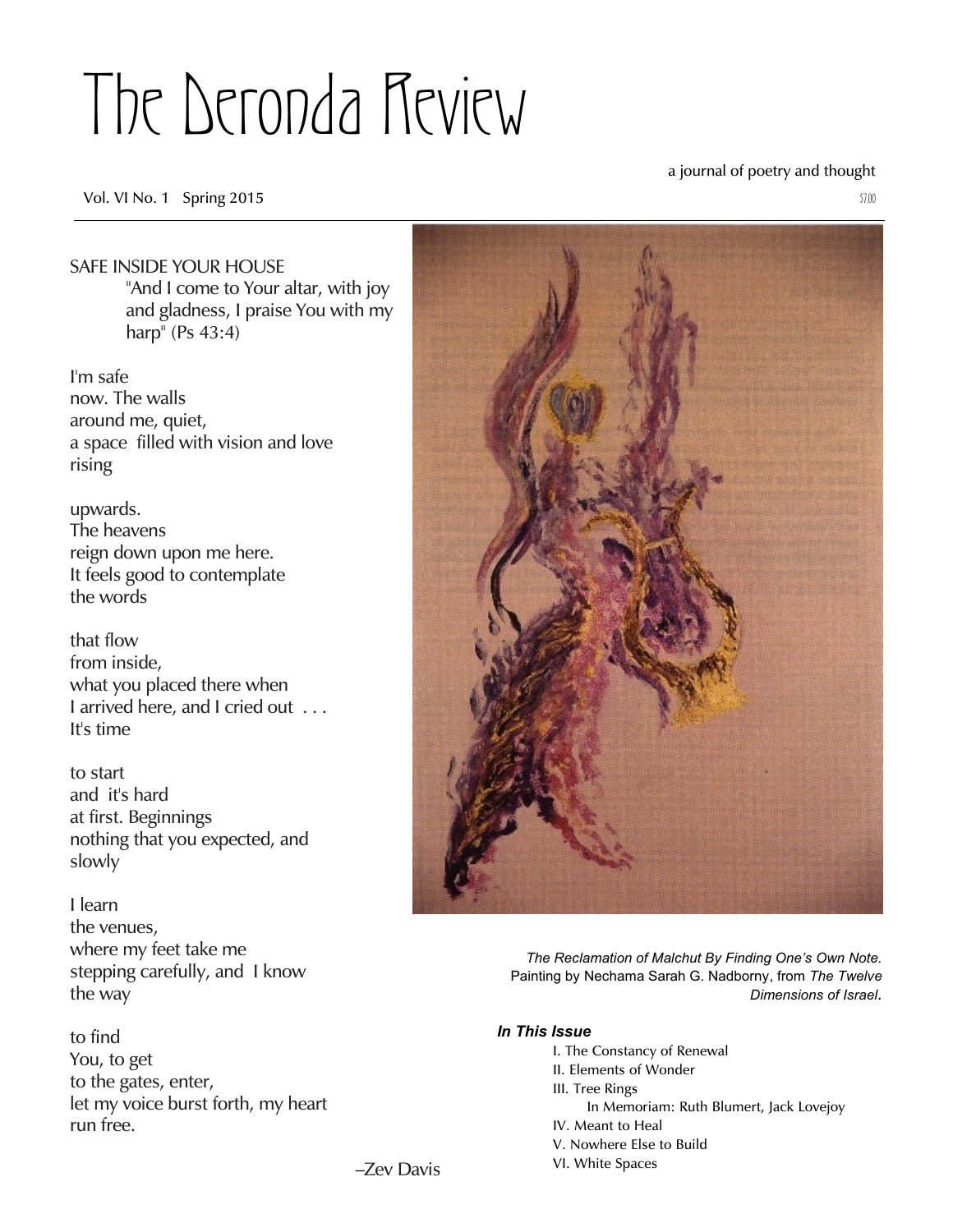#### *CONTRIBUTORS' EXCHANGE*

This feature was started to encourage dialogue among poets and readers. Below are titles of poetry collections by contributors, as well as URLs. Due to the fact that the magazine is now mainly web-based we no longer include addresses, but messages can be routed through the editors via the "Contact Us" form. \* indicates a page in the "Hexagon Forum" of www.pointandcircumference.com. \*\* indicates a page in the "Kippat Binah" section of the same site.

Hayim Abramson, *Torah Secrets; Thoughts from the Sources (in preparation)*

- \*\*Yakov Azriel is the author of *Threads from a Coat of Many Colors: Poems on Genesis (2005); In the Shadow of a Burning Bush: Poems on Exodus (2008), Beads for the Messiah's Bride: Poems on Leviticus (2009), Swimming in Moses' Well* (2011), all with Time Being Books.
- Hamutal Bar-Yosef's multifarious publications are listed on *www.hamutalbaryosef.com.* She has two books of poetry in English: *Night, Morning,* (Sheep Meadow Press, 2008) and The Ladder, (Sheep Meadow Press, 2014).

Mindy Aber Barad, *The Land That Fills My Dreams* (Bitzaron 2013).

- Nechama Sarah G. Nadborny Burgeman is the author of *The Twelve Dimensions of Israel* (Ya'alat Chein, 1995), *Israel and the Seventy Dimensions of the World* (Ya'alat Chein, 2003), and *The Princess of Dan* (Menorah Books, 2014).
- \*\*Esther Cameron (E. Kam-Ron), *The Consciousness of Earth* (Multicultural Books, 2004); *Fortitude, or The Lost Language of Justice: Poems in Israel's Cause* (Bitsaron Books, August 2009); *Western Art and Jewish Presence in the Work of Paul Celan: Roots and Ramifications of the "Meridian" Speech* (Lexington Books, 2014).
- Eric Chevlen, *Triple Crown* (2010), *Adrift on a Ruby Yacht* (2014).
- Robert Glen Deamer, Robert Glen Deamer's books include *Place-Dream and Other Poems* (1991)*, The Black Riders and Other Poems* (1992)*, Sugarloaf: Poems* (1995), and *Songs for Sugarloaf* (1997)*,* all from The Mellen Press.
- Courtney Druz, www.courtneydruz.com, is the author of *Complex Natural Processes* (2010), *The Ritual Word* (2011) and *The Light and the Light* (2012).
- Ruth Fogelman, www.geocities.com/jerusalemlives, is the author of *Cradled in God's Arms, Jerusalem Lives,* and *Jerusalem Awakening* (Bitzaron Books).
- Yaffa Ganz is the author of over forty books for children and young adults.
- Evelyn Hayes, http://theracheltear.blogspot.co.il/, *The Eleventh Plague: Twins, and Their Hearts Were Softened for More, and Other Poetry and Prose* (2002); *The Twelfth Plague: Generations, Because the Lion Wears Stripes* (2003)
- Gretti Izak, *Orbits* (1999), *Don't Come Moon* (1999), *Between Panes of Glass* (2006), *Arctic Night* (2010), *Diary of a Journey* (2011), *About Jerusalem* (2012), *Ribs and the Silver Mirror* (2014), *Marking Time* (2014).
- Pamela Laskin's most recent poetry books are *The Plagiarist* (Dos Madres Press) and *The Bonsai Curator* (Cervena Barva Press). Constance Rowell Mastores, *A Deep and Dazzling Darkness,* Blue Light Press (2013).
- JB Mulligan, http://www.hawkwindcreations.com/jb%20mulligan%20page.htm; a collection of his poems may be read at http://www.hawkwindcreations.com/POEM-mulligan-collection.htm
- Susan Oleferuk, *Circling for Home* (Finishing Line Press, 2011), *Those Who Come to the Garden* (Finishing Lines Press, 2013). David Olsen's works include three chapbooks, *Sailing to Atlantis* (2013), *New World Elegies* (2011), and *Greatest Hits* (2001) and a
- full-length book, *Unfolding Origami,* winner of the 2013 Cinnamon Press Poetry Collection Award (March 2015).
- Ellen Jane Powers, www.ellenjanepowers.com, *Toward the Beloved* (Finishing Line Press, 2013), *Celestial Navigation* (WordTech Poetry, 2013).
- Haim Schneider, *Betrachtungen/Reflections: Zweisprachige Gedichte für nachdenkliche Leute/Bilingual Poems for Pensive People* .(Gefen, 2010)
- Vera Schwarcz, *Ancestral Intelligence* (Antrim House, 2013), *Chisel of Remembrance* (Antrim House, 2009), *A Scoop of Light* (March Street Press, 2000), *Fresh Words for a Jaded World, and Selected Poems* (Blue Feather Press, 2000).
- Steven Owen Shields, *Daimonion Sonata* (Birch Brook Press, 2005).
- Michael E. Stone, *Selected Poems* (Cyclamens and Swords Press, 2010). *Adamgirk': The Adam Book of Arak'el of Siwnik'* (Oxford University Press, 2007).

Sue Tourkin-Komet, Jersalem, *Outfront, Jerusalem and Outback, Bethelem,* forthcoming

\*\*Shira Twersky-Cassel, *Shachrur (Blackbird),* 1988; *HaChayyim HaSodiim shel HaTsipporim (The Secret Life of Birds),* Sifriat HaPo'alim, 1995; *Yoman Shira BeSulam HaGeulah (A Poet's Diary)*,Sifrei Bitsaron, 2005; *Legends of Wandering and Return,* Sifrei Bitzaron 2014.

#### *ACKNOWLEDGMENTS:*

Shira Twersky-Cassel's "Autumn" and "The Language of Longing" are from her book *Legends of Wandering and Return*. Courtney Druz's "The Thought Cloud Stair" is from her book *The Light and The Light.* Haim Schneider's "Old Man on His Last Legs" is from his book *Betrachtungen/Reflections: Zweisprachige Gedichte für nachdenkliche Leute/Bilingual Poems for Pensive People* .

 $\_$  ,  $\_$  ,  $\_$  ,  $\_$  ,  $\_$  ,  $\_$  ,  $\_$  ,  $\_$  ,  $\_$  ,  $\_$  ,  $\_$  ,  $\_$  ,  $\_$  ,  $\_$  ,  $\_$  ,  $\_$  ,  $\_$  ,  $\_$  ,  $\_$  ,  $\_$  ,  $\_$  ,  $\_$  ,  $\_$  ,  $\_$  ,  $\_$  ,  $\_$  ,  $\_$  ,  $\_$  ,  $\_$  ,  $\_$  ,  $\_$  ,  $\_$  ,  $\_$  ,  $\_$  ,  $\_$  ,  $\_$  ,  $\_$  ,

THE DERONDA REVIEW: Editor: Esther Cameron., derondareview@att.net. Co-editor for Israel: Mindy Aber Barad, POB 1299, Efrat, Israel; maber4kids@yahoo.com. Single issue \$7, subscription \$14, back issue \$5. For subscriptions and extra copies in Israel contact Yehudit Ben-Yosef, yehudib@gmail.com.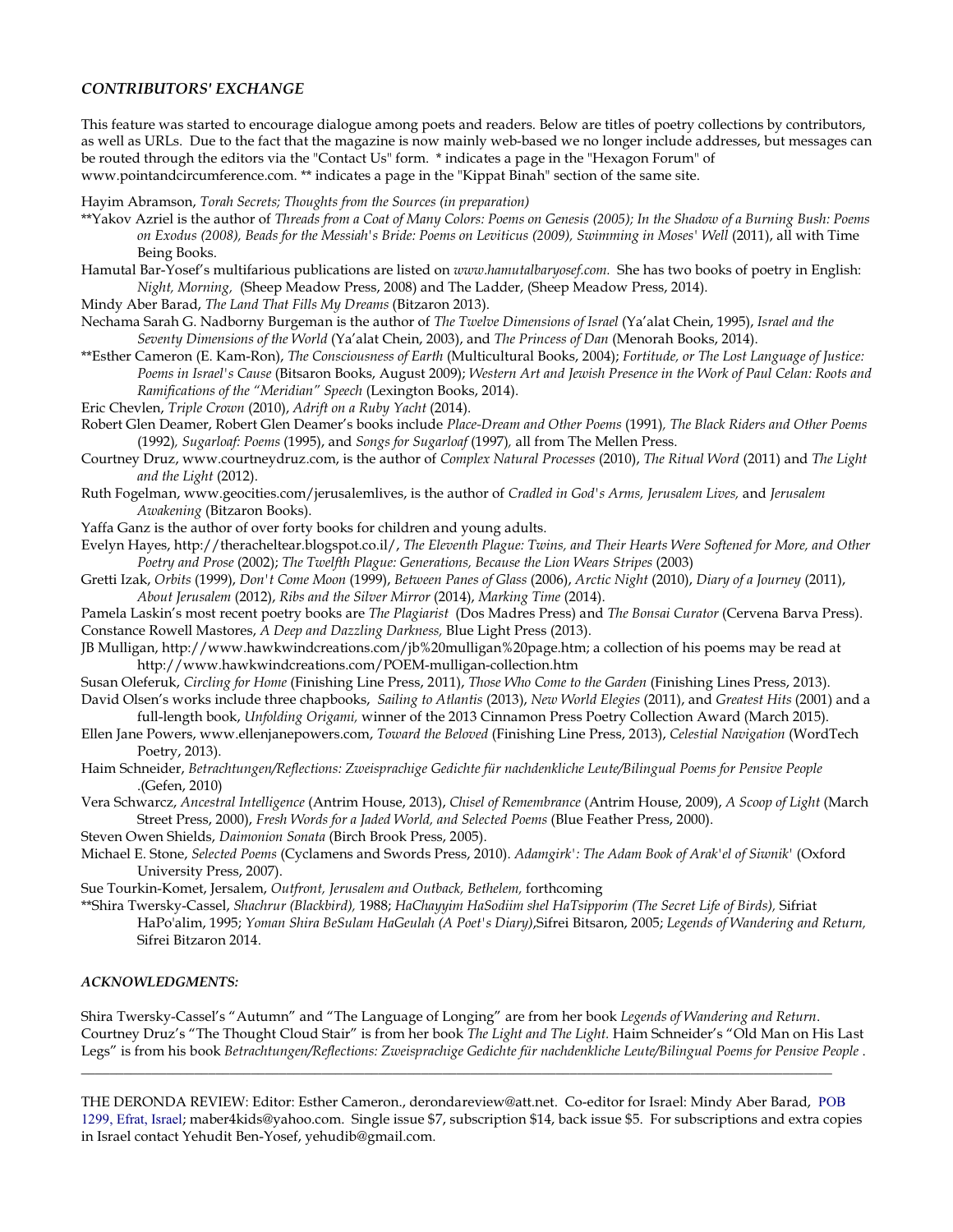# *I. The Constancy of Renewal*

### INSPIRATION FROM THE SNOW-FILLED POPPY FIELD

Return inside The time has not yet come to Blossom The vacant, overlooked caverns Await to be mined Before the next flower springs forth in form –Nechama Sarah G. Nadborny-Burgeman

#### DAYS OF SUN

There will be a day when a feather will fall like an arrow from an unlikely sky a day when the cicadas hum and the clouds rise majestic

There will be days, yes there will when the frost etches forgotten scars and the snowflakes fall heavy, slow and sad

There will be days of the peony, the poppy and rose sensuous, insensible and full the heartbreak hidden in the seed

And a day of sweet grass , cut and drying in the sun the ditch of chicory and flax some time to spend on the side of the road sitting beside a friend, a dog, a child yes, some such days

--Susan Oleferuk

#### A NON-DIDACTIC SCHOOL OF THOUGHT

My moonflowers moved to my neighbor's side of the fence positioning themselves thoughtfully outside his front door my sunflowers likewise made a massive leap and my phlox a dismissive creep and I can see them thriving on his side lawn

In turn I now house an errant holly a rose of Sharon a neighbor's child and a driveway that smells of mint jelly the lessons, dear reader, are obviously too many

To avoid being didactic let's just say when it comes to nature the surprises are plenty -- Susan Oleferuk SEPTEMBER SONG

The plain of the sky, mountainous with clouds above the mountains as remnants of the warm breeze slouch toward the refreshment of autumn's red-and-yellow fountains.

I could walk there, nearer to God (maybe farther) if at the end of each leg, I had a bird, not these aching bone feet. I'd rather soar, but I wasn't born to feather.

Still, there are avenues of sky along the ground for a man to travel, and I can hear the songs that rise without a sound and hover all around.

--JB Mulligan

#### AUTUMN

That very day, like golden wings the leaves shifted in the wind endless chimes rang and parted from the pines and from the season of love.

The eucalyptus cast twisting roots into the limbs of the hidden stream to slake their thirst into the roots of the rock arms of the mountain.

Beneath the shadow of the mountain the valley slept deep in contemplation of that sirocco day, the sun grew old, dimming into a polished pearl of light and not one bird voice could be heard.

Pale gold, the trees were kindled by comets of leaf and bud, blinded by the rising flames of autumn.

Day darkened and soon night rested upon his boat in the stream upon the flow of dark waters.

The halo of his hair, crowned with a garland of stars became a corona of keen splendor.

For the soul, memory is an awakening a voyage of pain and joy, but it is not memories that the weary heart seeks.

Oarsman, he cleaved the gleaming river as he would a burnished leaf.

--Shira Twersky-Cassel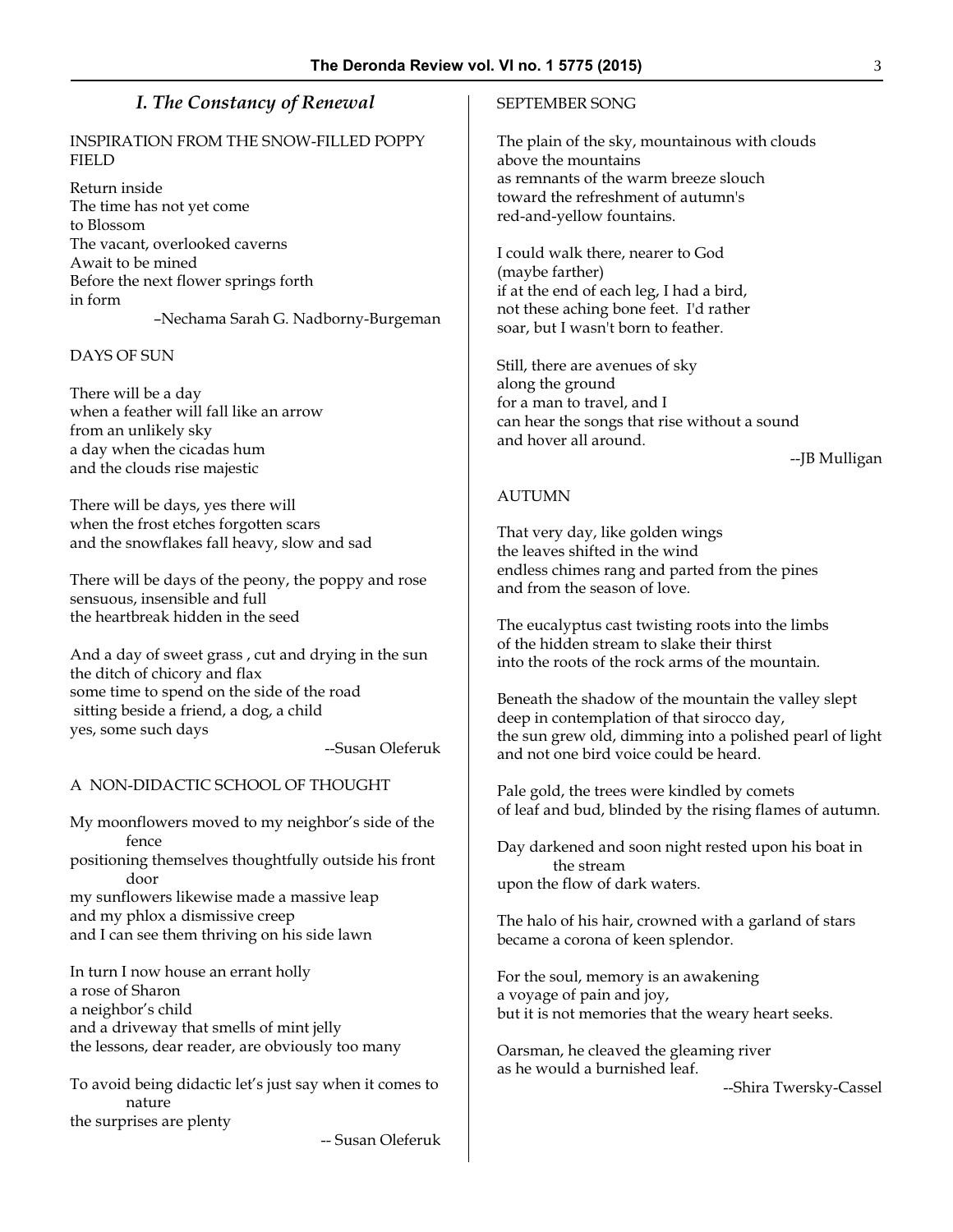# THE CRANES

Summer is gone, the time of flying kites and eating sweet corn on the beach the time of doing nothing and not feeling guilty.

Confronted with the pensiveness of autumn I start thinking how each day may be the last of my life and I am remiss of so much I meant to accomplish. Can I console myself with those who know mysteries that we are given second chances in future lives to correct our failures?

All this because when I opened the door and looked at the sky, I saw a flock of cranes, their white wings touched by the gold of the sun, making their way to other pastures.

They will be back in spring and like the seasons of the year that reassure us with the constancy of renewal, reveal the blessed never ending cycle of arrivals and departures.

--Gretti Izak

# **NISHMAS**

Through the open door of the shul Came the song of geese in flight Leaving behind brown food-famished fields For rich black streams, rivers and lakes south.

Before I could stop it, my heart, Peering out from beneath my tallis, Ran to the door and, leaning against the jamb, Beat in rhythm to the wings of the lead bird.

It returned only for Nishmas, Slowly at first, but settling then within my breast, Dreaming of wings as broad as the heavens Of water, woods, sun and moon.

-- Gershon ben Avraham

#### WINTER NIGHTS

Sleep deep in winter night in the silence of hard cold drift into the womb of the earth and espy the stars and moon where every dog is a wolf and man large legend stepping across constellations like lighted bridges linking the lost, the gone, the forbidden we are hunters of brighter seasons but sleep down deep in winter's night now and read the signs hidden.

# OVERNIGHT LOW: 7 DEGREES FAHRENHEIT

In the mix of tall White Pines,

slow brush of lynx, and whispers of passing antlers,

a coyote's gypsy song gives anthem to all that

I--removed- can never be.

--Cynthia Nankee

#### WHITE CAT IN THE MIDST OF A SNOWFALL

Grace everywhere – on the field, in the air,

What is softest fashions vertical rows of prints

down an evolving canvas, like delicate Chinese lettering…

or perhaps, Braille for a world

that's slowly disappearing from sight.

--Cynthia Weber Nankee

#### MORNING PRAYER

He left her lying warm beneath blue blankets, To trudge through snow to morning prayer, as Reluctantly as Adam leaving Paradise.

Light snow landing in his beard soon warmed, and Rolled like mourners' tears down his black coat's front.

Wrapped in tallis, his spirit moved through Fiery places. The windows crusted with snow, Could not contain his soul.

-- Gershon ben Avraham

--Susan Oleferuk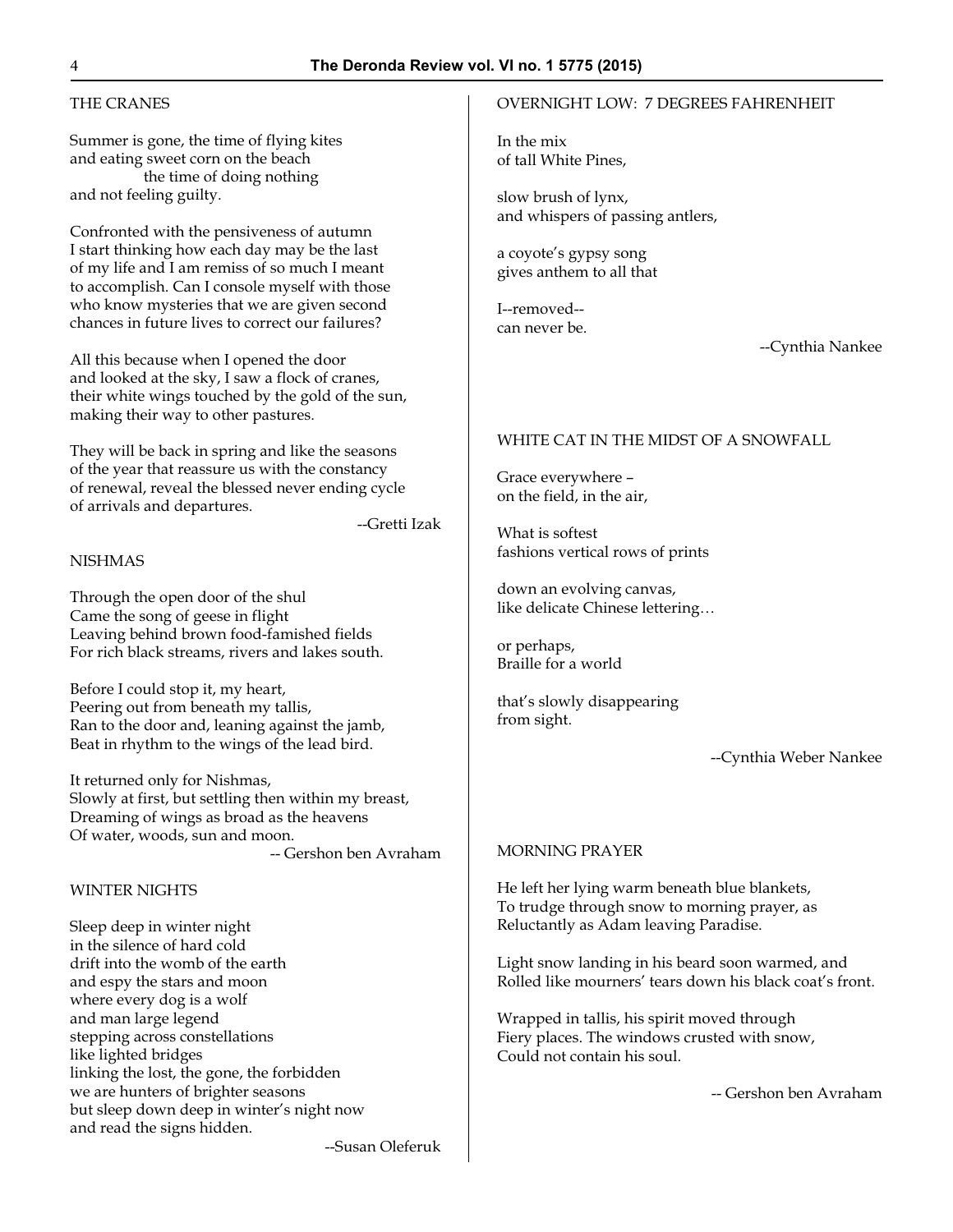# TKHINE FOR TU BISHVAT

*Woman's Prayer for the New Year of Trees*

Will we be like the trees of the fields whose bounty to come is judged on this day?

Come, let us eat figs and pears with our wine, and feast on the flesh of plums and almonds!

From the fire of your mouth, *Elokim*, light the blessings for each tree that they may bear fruit in the year to come.

We plant key saplings and pray, *Baruch HaShem*, that no one take note against them.

May their bounty be known unto our children's children's generation, when our dust brings forth the wild grape to bloom and the orchard burns red with apples.

Spring rains will feed the earth, so too may we be nourished to bring forth honey like the sweet date palm.

Praise You, Giver-of-All-Things, who calls the soil from labor and gives us the Tree of Life. *Omayn*.

--Ellen Powers

#### THE CHRONICLES OF SPRING

When the roots of spring want to speak, when under the turf a great many old tales and ancient sagas have amassed; when too many whispers crowd the dark foundations—then the bark of trees blackens and disintegrates into thick scales and the roots beckon, inviting us to go deeper.

Oh, we wouldn't have believed it had we not seen this world with our own eyes: the great breeding grounds of history, factories of plots, hazy smoking rooms of fables and dark texts written for the drama of evening clouds; the bottomless infernos, the hopeless Ossianic spaces, all those lamentable Nibelungs! Here are labyrinths of depth, warehouses and silos of things, lachrymatories, graves that are still warm; the litter and the rot.

Now at last we can understand the great and sad machinery of spring. Why she must be beautiful to embody all that has been lost. Why she must make up for all that heavy knowledge

with lilac blooms and flowering cherry. New greenery grows overnight and the sap rises as trees wake up with slender shoots, unburdened by memories (although their roots are steeped in ancient chronicles)…Behold your fields, your own estate--the meadows bright with clover. Fill yourself with the early morning light that grows from nearly nothing to an immensity.

--Constance Rowell Mastores

# *II. Elements of Wonder*

 $\overline{\phantom{a}}$  , where  $\overline{\phantom{a}}$  , where  $\overline{\phantom{a}}$ 

#### **elements of wonder**

in the beginning it was all here: air earth fire water vegetable animal mineral (even then plutonium, uranium, for better or worse)

wool, bone, skin, stone, straw for bricks.

plastic, nylon, silicon chips resident but not evident,

and we, ones who speak, transform, invent, create wonders from wonders

--I. Batsheva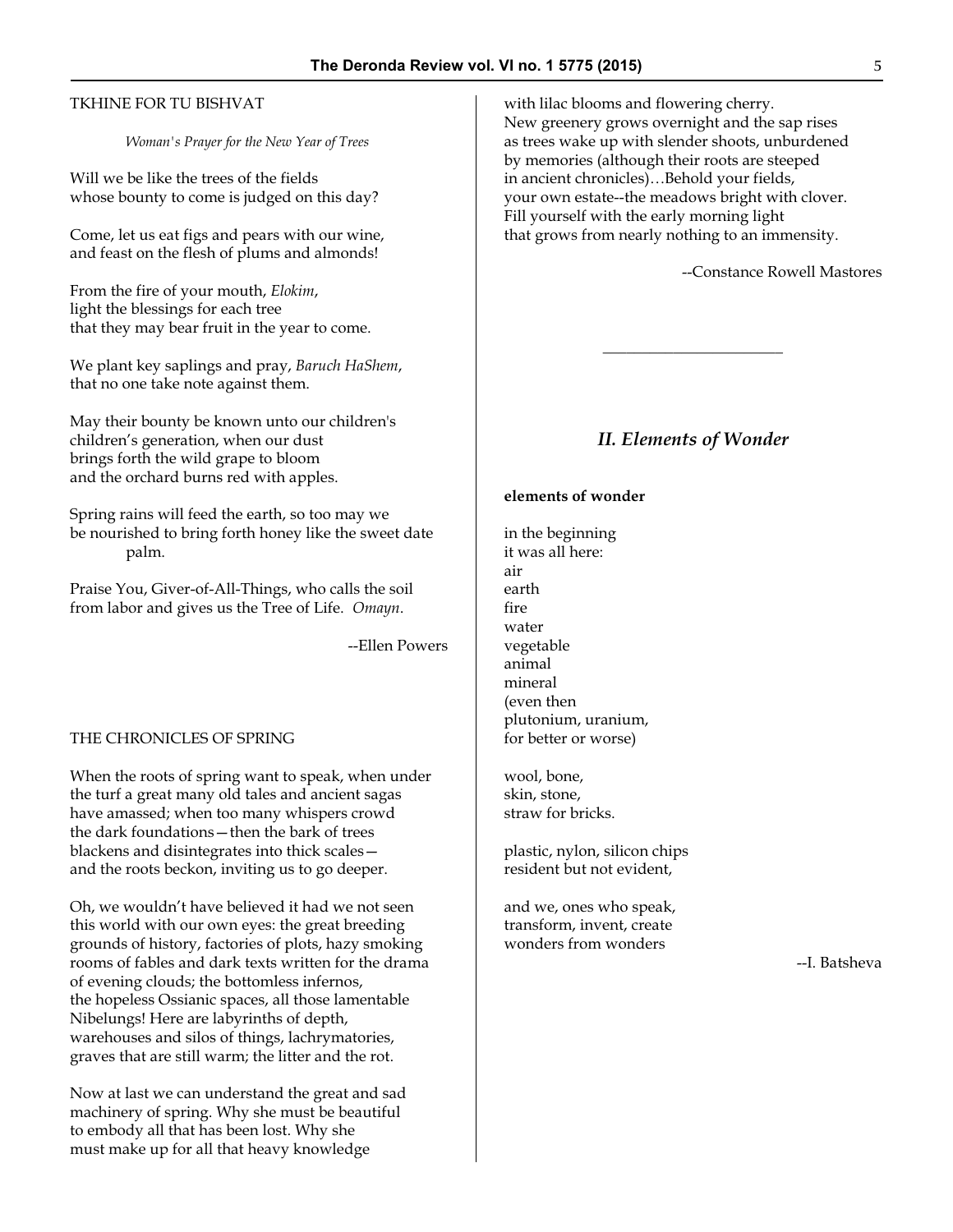#### **footnotes**

therein lie the details: unspoken secrets, whispered asides that illumine meaning

light in the vessel seed of the reason heart of the enigma

and life's footnotes? unsaid unwritten unbelievable

wherein does truth lie?

--I. Batsheva

#### FOUR SIGHTED

If for real were four dimensions, Would we ever know? Limited's our comprehension To the *status quo*.

Up and down, from side to side, We readily perceive. Einstein claimed the fourth is time – How many so believe?

> H.G. Wells conceived a way To future and to past. Likewise *Star Trek* in its day Through anti-matter blast.

Mainstream physics must depend On holes, both white and black. Constructs based on math pretend Abstractions like are fact.

Couched as science, concepts such Are sanctioned void of proof. But one wonders, do these touch On more of faith than truth?

--Ray Gallucci

**GEOMETRY** "Teach me Your way, O Lord …" (Psalm 27:11)

Can triangles imagine or conceive A cone? Can circles understand a sphere Or contours of a globe? And can a square Attempt to comprehend a cube? Lines weave Flat worlds of two dimensions to achieve Some width and length, but cannot grasp the air Of heaven. Lacking means to see or hear A third dimension, hexagons believe.

O Lord of depth, do I believe? I fear My faith is shallow, God; I sleep inside A cave like hibernating bears that sleep Throughout the whitest winter, unaware Each snowflake is unique. How long and wide Your snowfalls are, how fathomless and deep.

-- Yakov Azriel

#### SOME LAST QUESTIONS

#### **What is the desert?**

*An expanse stretching from beyond corners; a place of freedom for body, for mind.*

#### **What is its silence?**

*The breath of God, the echoes of a billion years.*

#### **What are the bones?**

*Of skeletons whose flesh fell away a thousand years ago.*

#### **No--what are the bones?**

*Animals that larger animals ate, animals that died of starvation or thirst.*

#### **What is the moon?**

*A waxing silver plate, puller of tides.*

#### **And the child?**

*Mother to the woman, teacher of her parents, her grandparents' crown.*

#### **And God?**

*I can only tell you what He is not.*

.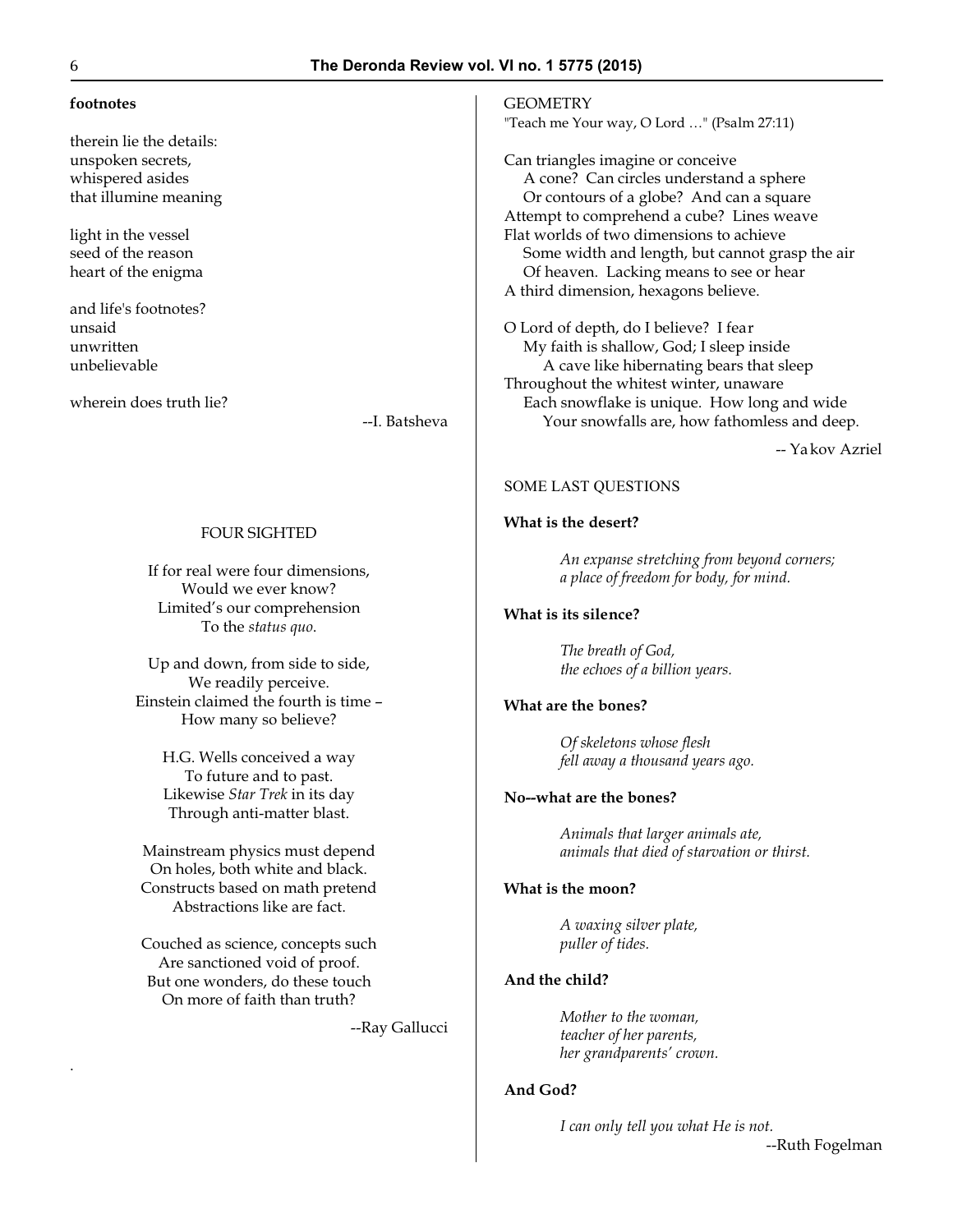From *The Hannah Senesh Set*

KINDNESS IN YIELDING [Pesach Sheni]

At first, it is a second chance,

a first chance: not a duplication,

though each second seconds again,

meiosis not mitosis. You see I'm studying

how things grow, how days adhere together into a path, a membrane for the chick— I'm studying poultry—the egg and feather girl!— I can; something—what? don't remind me

- of before; this is not the place
- I was. I am new, here. I am always
- starting—each step in the land redeems

the end, counteracts chance, is first.

–Courtney Druz

# *III. Tree Rings*

\_\_\_\_\_\_\_\_\_\_\_\_\_\_\_\_\_\_\_\_\_\_

YOUR BREAKERS

All that day you called to me and I groaned abysses

From the abysses you called in waves of pain, in waves of hope in waves of hidden love.

And a song was with me all that night a song of pain a song of the soul's roaring and raging and rushing... a song that was your song.

A prayer to G-d, my life.\*

--Michal Zacut

\* Psalm 42:10.

#### THREE PETALS FOR INGA

I. *Twin Fires*

When the full and effulgent moon Sends its silver beams to dive Through the tall, dark trees, I soon See the twin fires of your eyes— That phosphorescence come alive!— And I need not wonder why.

II.

*Embraced*

We're each, in loving arms, embraced, and deep Is pleasure, rolled beneath the moon's pale hue. And as I drift upon the pond of sleep, A piece of me awakens within you.

III.

*After a Hard Day*

You stood silently in the grey hallway— Forever enstamped upon my memory— Glowing in cinnamon skin and azure eyes, Your face chiseled into honest warmth, With your soft hands cupped into a spoon, Ready to feed me with undying love That pooled from within you and strangely shined Like a thousand fireflies come alive.

--Kjell Nykvist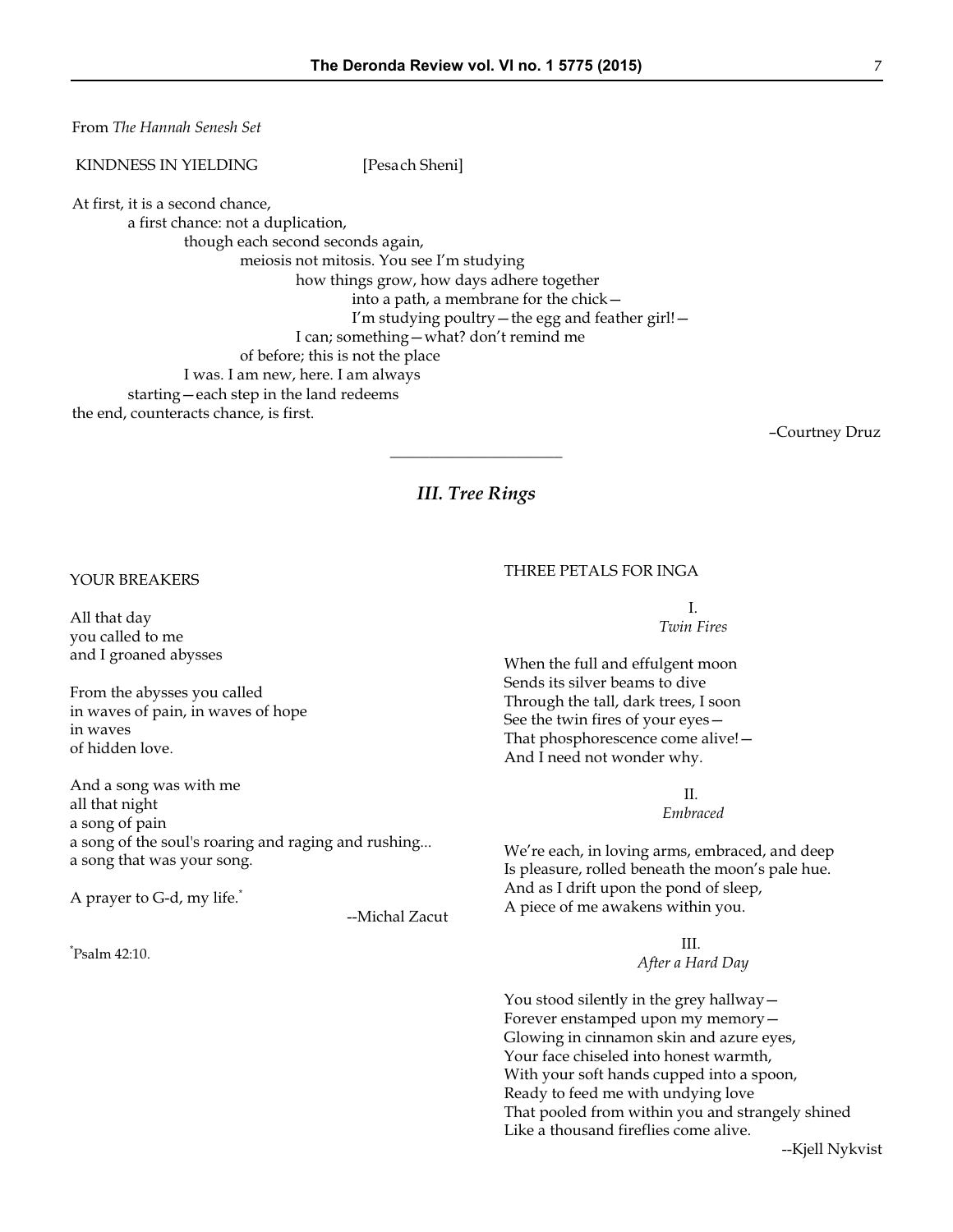# LOVE

If you forget your friends, if you revile them all, You grateful ones, revile all the poets, Your own, may God forgive you; But always honour the soul of lovers.

For, tell me, where else does human life live, Since now the slavish one, Care, rules and compels all things? For that reason too the god has long Moved uncaring above our heads.

Yet, however cold and songless the year is At the allotted season, still from the white field Green blades shoot, Often a solitary bird sings,

When gradually the wood stretches, the river stirs, And already the milder breeze blows softly from the south At the elected hour, So, a sign of the lovelier age,

In which we believe, uniquely self-sufficient still, Uniquely noble and pious, Love, God's daughter, Springs up over the brazen and desolate soil, From Him alone.

Be blest, O be, heavenly plant, by me Tended with song, when the aetherial Nectar's powers nourish you, And you are ripened by the creative ray.

Grow and become a wood! A more soulful, More fully blooming world! Language of lovers Be the language of the land! Their soul the people's lilt!

> --Friedrich Hölderlin From the German: Robert Glen Deamer

#### [5263] CHORDS OF LOVE

Chords of love are the key as water bubbles move about from the sea depths to the surface struggling to reach the light.

On the top, personal prism shines from white to his very own colors; because even a hard life is a life that is right to commemorate.

Outside, the sun touches and raps and as any person I can flourish, by transforming my unknown north to a warm migrating south

Once at the beach I'll cross the bridge and seek the villages of the soul. Even in humble surroundings endeavor to find my hidden treasure.

In the development of my story I can uncover its delight to the light. If I seek and search out I can find how to make it an endless chain reaction.

--Hayim Abramson

#### SHAPES AND SIZES

I live where if I lose a little I lose a lot when I find a little I find a world hidden in the hollows of trees beyond the bent paths of Indiangrass

I fear the fog when the world is walled too small and I bump into myself and bruise yet in the mists I sleep deeply in the blanket of the world feeling the slight shifts the steps of the seasons

Come sit with me and watch the changing sizes of hidden worlds but beware the shapeshifters of harmful intent and know what I would rouse myself from dreamy sleep to protect know the ground I stand on and what I can't lose.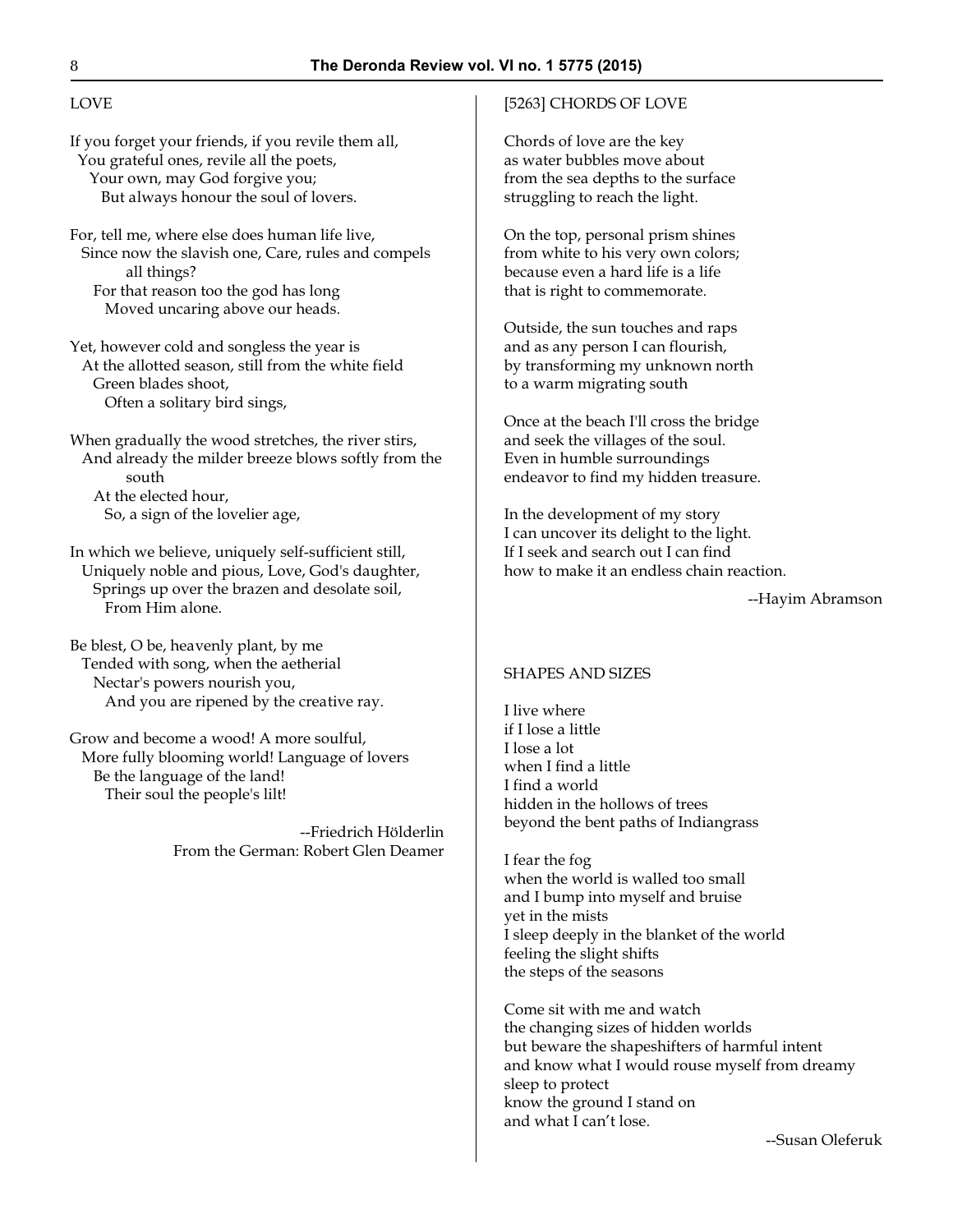# MEDITATION ON SMOKING A CIGAR ON MY PORCH

#### May, 2014

In the darkness after twilight I sit puffing a cigar. I can hear the distant rumble from the highway of the cars,

While overhead in silence, slow traversing from afar, I see the dull red glimmer, wan, unreachable, of Mars.

I'll never see it closer; it's a place I'll never stand. If Man should ever travel there, by then I'll be long dead.

My little place is puny; God's vast universe, so grand. Who can see me sitting here, my stogie glowing red?

--Eric Chevlen

#### RING OF A TREE

Climbing up the sky to where God lives (when He's not at work?, when He needs to get away?), towns and cities scatter on the earth's

rich velvet, gems and brooches, strands of pearls, toward a lipstick sunset's firm delight dissolving at the edges and above to dark.

 The radar tracks us, point to point; we track our homes and jobs; the people there track us and other people we don't know… the sky grows dense with tracking, thickens, fills, brims over and expands. A world is built, a rock is a web, a continent a drop of rain upon a web on a sodden lawn. My life, I've cursed the tiny grit and scratches: the stubborn doorknob, coffee's steaming spill- without them, this would all collapse and spin into a tightening vortex, serpent-world swallowing itself into a knot imploding into nothingness--then gone. Up here, perspective spreads out like a lake, "Hey stupid" echoes back to me, a faint distinct indictment in the swelling black. For once I listen to myself without excuse, denial… just a hair on a dog barking and racing across the autumn sky.

--JB Mulligan

#### IMPORT

You sit in a bar in a port by a foggy sea, which might be a pond for all you can tell. Beyond the clouds of fog, which pile like tumbled boulders, gather like hurricane waves, are glittering ports you've never seen, that send you gems and casks of honeyed wine, bolts of patterned silk in pastel slabs, cuckoo clocks and watches, ornaments and spoons – a universe of objects reflecting light the way the shore takes water in and spreads that same wave out to every other shore this sea can touch. You never get the package that you need. Box after box and barrel after barrel, time after time – you scatter clumps of straw, toss away locks, draw the tarp aside, and gaze upon magnificence and riches, more than enough to make a person happy... somebody somewhere else, perhaps, who waits for treasures that you store in cobwebbed rooms, write the items up on a storage log that yellows in a drawer in an ill-lit office, while they, somewhere, lift up your special thing and sigh, and shove it high atop some shelf in some dank basement where the vermin wait to scurry out when darkness fills the room while scuffed black boots pound stairs and streets toward

a morning bar, where aging flesh descends upon a creaky wooden stool, and minds examine mounds of fog upon a sea with eyes grown blind by all that same display. The gulls cry out, unseen. The wine is thick. Its clotted sweetness drowns another moment.

--JB Mulligan

#### LIES THAT I TOLD MYSELF

Like a television character I declaim: You deserve to be happy. Don't let happiness pass you buy. Leaning on the windowsill I see he's there, on another sidewalk, elusive, homeless.

Others hurry down the street, each to their home where their happiness dwells and patiently waits. Soon it will pour them a cup of tea and ask how it was.

–Ruth Blumert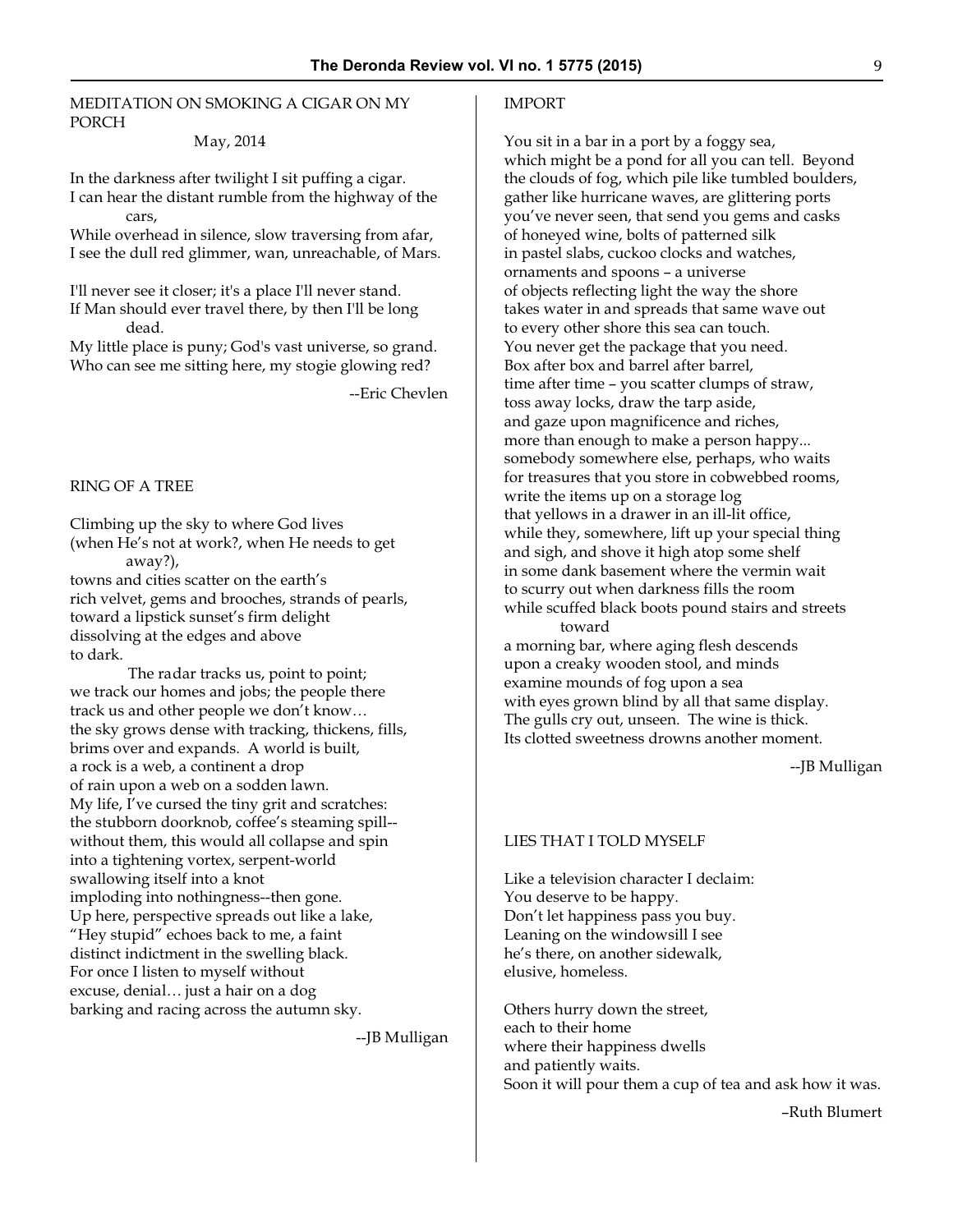#### **cold moon quits smiling**

O.K. The copies are sorted. Now what?

After the disasters my remaining poems are effluent

over-worked, over-edited, over-stylized barnacle free.

> Beside me Hay'im claims friendship never grows stale:

May this good man live to one hundred and twenty still believing.

> Before me Life beckons with promise only because I reject the alternatives try to reject the inevitable glacial chasm yawning

closing sun sore sky weeping light paling to the inbetween strange colors of ash and voluptuous blue green purpling peace

> the omnipresent unexpected puckering in dream

triggered by no mirage an online photo of Sorbibor an avalanche of memories

Life crumbling beyond the reaches of words a not silence pounding the shuddering inner chill numbing beyond rage and comprehension

--Judith Issroff

#### GHOST TOWN

I found myself in a strange city the streets too wide, too empty, too meaningless I was confused that I had to leave my home unattached I stood, unsteady, no footing miles of losses behind me like the crumbs that would never lead me to return

I watched the finch fly through her familiar trees as I looked far for something to remind me of home but the past is a sad whisper on deserted streets ever out of reach each corner a wrong turn.

--Susan Oleferuk

#### REFLECTIONS

He sat in the barber's chair, reflected in the mirror, and the mirror opposite that mirror reflected the reflection, and that reflection, the reflection's reflection until he was lost to sight in the distant reaches of looking glass land that didn't exist in the space where he sat in the chair.

Mirrors are covered in mourning. No mirrors in synagogues. They either focus you on yourself, else perhaps threaten your here with their ever receding looking glass land of repetition.

--Michael E. Stone

#### FRESH WATER

I looked down waiting for water to show a ripple. It didn't. I was to cast my sins into the liquid but, at nine, I didn't feel sinful. I tried to think of anything that might have been really-really bad all year, but didn't think being mean to my older sister was a sin. "Why are we here, again?" My mother took my small hand.

"Tashlich," my dad touched my cheek and answered. "We're casting our sins into the water so we can begin our new year fresh."

Girls were forbidden to learn Hebrew in the shul we went to, but Tashlich had a Yiddish sound like when my mother spoke Yiddish to herself when she was annoyed. She wasn't angry here; she looked peaceful. How could she have any sins anyway? Only bad thing she did was give me a spoonful of castor oil every morning; I hate castor oil and she knows it! As I grew, and stood annually by the water, I just couldn't come up with sins. I didn't envy, steal, cheat, gossip. My lies were 'white lies' intended so someone else wouldn't feel humiliated. Was that sinful? I wasn't greedy.

The High Holidays again, and I was nineteen still trying to find sins to cast. I wasn't wicked, never physically harmed anyone, never intentionally hurt someone's feelings, was not manipulative nor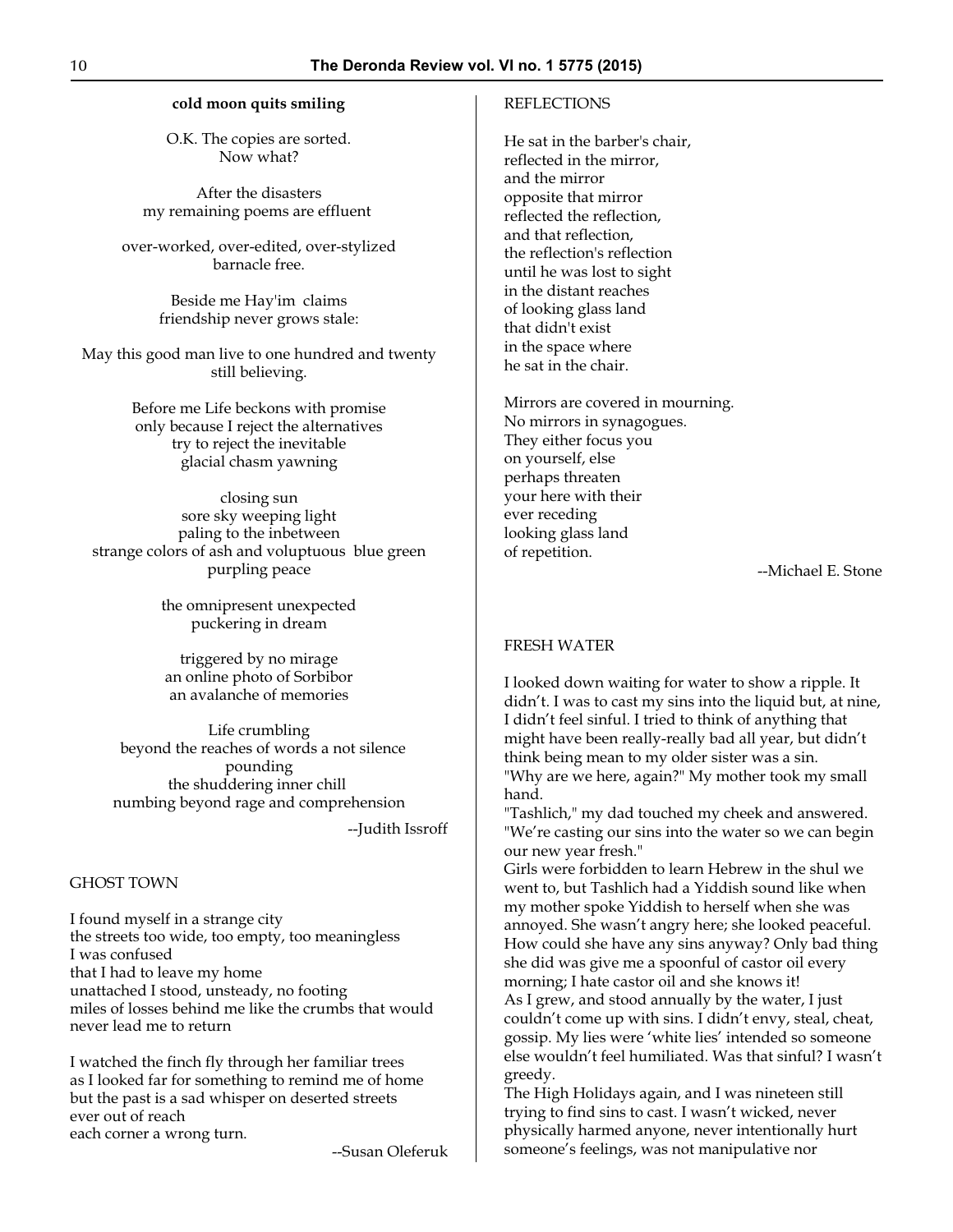deceitful. I'd never cheated on an exam, wasn't arrogant or filled with a stuck-up attitude. What would I 'cast'?

Twenty. Now I had anger and resentment. My fortyfive year old father died on the living room couch and I couldn't make any sense of that. I had only turned twenty a month before; my younger sister had just become sixteen. My older sister, with her husband and infant daughter, sat on wooden boxes by covered mirrors and could not comprehend death being so quick and so permanent. Was anger and resentment in the 'sin' category or just the emotional upheaval one? Was confusion a sin? Was jealousy for others who had two living parents considered a sin? 'Why' had no answers. "A time to live" and then the time to die was not a comfort either.

Chronologically, my years ahead are few, but learning is ongoing. A friend told me that she and her daughter carry breadcrumbs to the water, for tashlich, and toss in their negative feelings as crumbs drop. Sin doesn't even come up. I imagined my real or perceived emotions that are not positive or constructive: I could 'cast' those away. I could try and 'cast' the hurt by words that do affect me as I pretend words don't wound. I could continue to attempt to accept what cannot be changed and 'cast' away unrealistic hopes. Because my friend shared her way of bending the ritual to make it accessible, my family and I could search for a peaceful year rather than look for something we each might have done that's classified as a sin.

Would the water ripple a smile as it notices our joyousness at a Book of Life?

--Lois Greene Stone

#### BALLOONS!

Let's shout! (not surprise, not happy birthday) Thin round membranes of delight Bright colors of hot air "Celebrate!" they shout Floating symbols of years rushing by Of achievement

Rainbows of caring Tie 'em together Punch 'em, kick 'em Pop 'em

Here, blow into one Blow and blow until your heart Is as full as the room And your lungs foreshadow the emptiness Of the day after.

--Mindy Aber Barad

#### IN THE NURSING HOME

She slouches in the chair whose alarm will screech when she gets up.

"What is this?" she shouts indignant that this has happened- the chair, the bad food, the hospital bed, eighty-nine years of living, and now her hands, bruised walnuts, can't crack open enough to hold a spoon.

--Pamela Laskin

#### JAY

i

Formerly, I was part of someone else, but someone else has disappeared. Even Death has disappeared. Even the photographs that used to hang upon the walls… Perhaps I am in the wrong house.

ii

After the first death, they brought me back absolved of my transparency. Once again I cast a shadow, intercepted light. A surgeon, his face just out of reach, peered down at me and smiled.

iii

And there were evenings robed in the colors of the deity, loose, flowing, incontrovertible in the silence of their streaming blues, color of introverts; there I sat, hands spread on my knees like a farmer, quietly nursing my drink.

iv

My plan was to die in the spring when the apple trees begin to bud. Or maybe--just maybe--make it into June. Ending or beginning, who knows. In the hospital, my sons attended me. It was the 24th of March.

--Constance Rowell Mastores

To Mom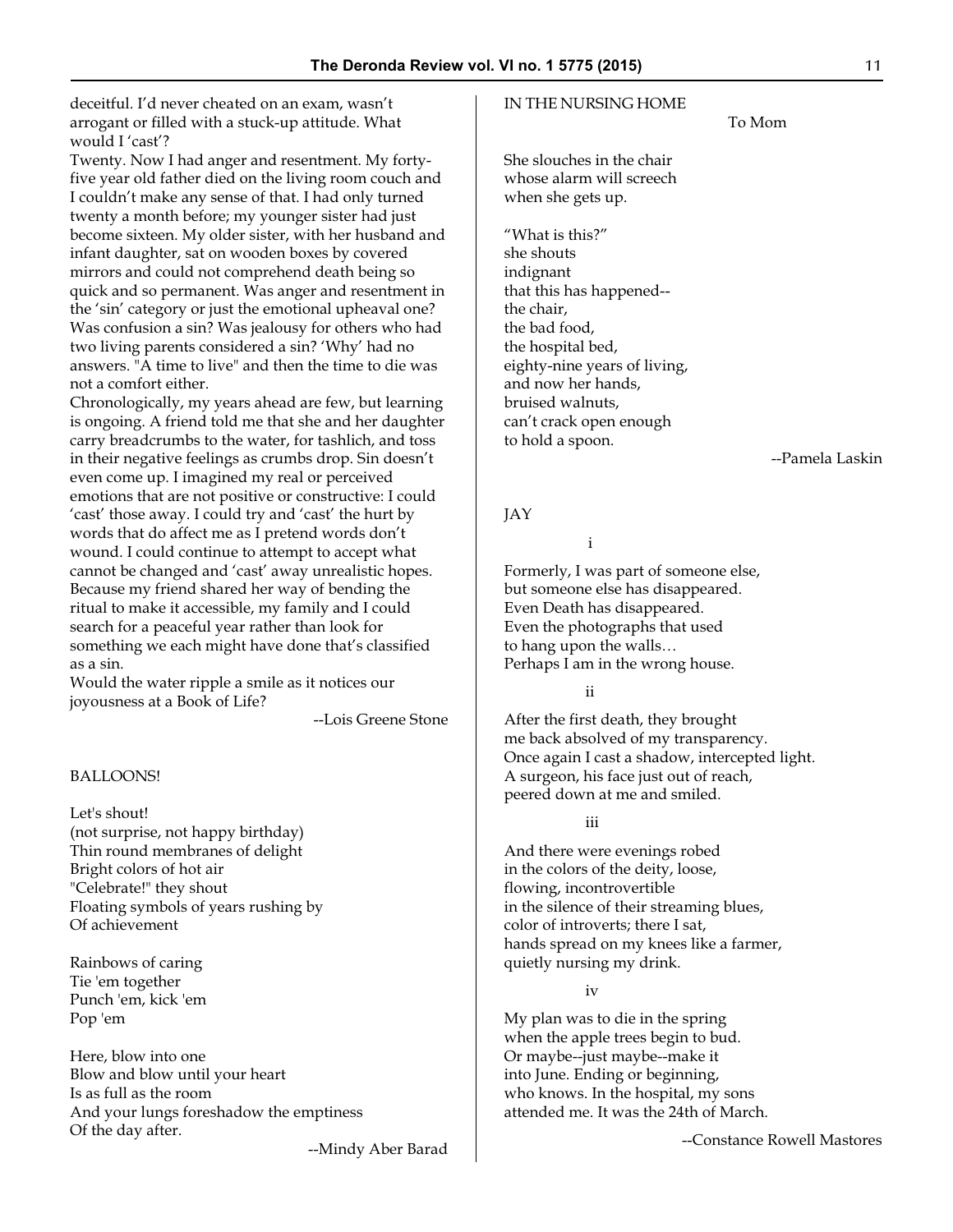# IN MEMORIAM: RUTH BLUMERT, JACK LOVEJOY

In December *The Deronda Review* lost two long-time contributors: Ruth Blumert of Jerusalem and Jack Lovejoy of Chicago. Sadly and strangely, both of them departed on December 22, 2014 (the sixth day of Chanukah). Ruth Blumert was born in Haifa. She studied biochemistry and microbiology at Bar Ilan University and Hebrew literature in the Jewish Theological Seminary in New York. She published a number of books of poetry and fiction and also translated a number of literary works, including *The Rime of the Ancient Mariner.* She was awarded the Prime Minister's Prize and the Jerusalem Prize for literature.

Jack Lovejoy was a native of Chicago. He served in the US Navy, then returned to Chicago and taught at the Chicago Public Library, where the toughest kids were assigned to him. Later he managed a bookstore, and finally retired to write full time. He published several fantasy novels. When struck down by cancer he was translating Goethe, working on a historical novel and hoping to put together a collected poems.

Below and on p. 9 are the last few poems that Ruth published on www.bananot.co.il. as well as a poem written in her memory by Iris Eliya Cohen. The last poem that Jack Lovejoy sent to us is on page 18. We hope soon to post on www.derondareview.org collections of their poems that we have been privileged to publish. May memory be for a blessing, and may their work continue to inspire us. --EC

# LONGING

This evening I will lie down, facing the sky, I will look up at the stars and the cosmic dust, I will wait for a star to drop to my side with a slip of paper containing a detailed answer.

Till then I shall give myself up to the humming of the wheels.

\*

\*

# I WROTE

I wrote a poem about death and destroyed it in the draft, but it comes back, tunnelling among cracks and crevices,

under the threshold, climbing up the windows.

A troublemaking, incorruptible robot, mute and focused, deaf to cries and plots these many ages, indifferent to flattery and bribes from those weary of their lives' din.

On his wings and in his hands and in his knapsack are prophecies compared to which hurricanes are a smile. He gazes round him with his thousand eyes like a postman from a vanished kingdom, a kingdom plagued with thirst, a library of negatives.

#### THEY TOLD ME TO WRITE

about poetry, yet, and the shock caused the words to rush around inside me. I remained by myself and you--the land's pillars of salt --are desirous of watching the internal overthrow in the gaping, gulping pits whose existence you never guessed.

And my poem wallows amid its burnt-out brothers in my internal Moab and Ammon. Without any Qumran cave the words climb upward, scroll by scroll, darker than our eyes.

\*

# THE CONDEMNED CITY

Said the elders of the condemned city: Not our hands shed this blood! In truth, with all our hearts, We looked into it thoroughly.

What remains to be revealed is the whereabouts of that red cow that never bore a yoke and whose ashes will purify everything.

> --Ruth Blumert translated by E. Kam-Rom

12 **The Deronda Review vol. VI no. 1 5775 (2015)**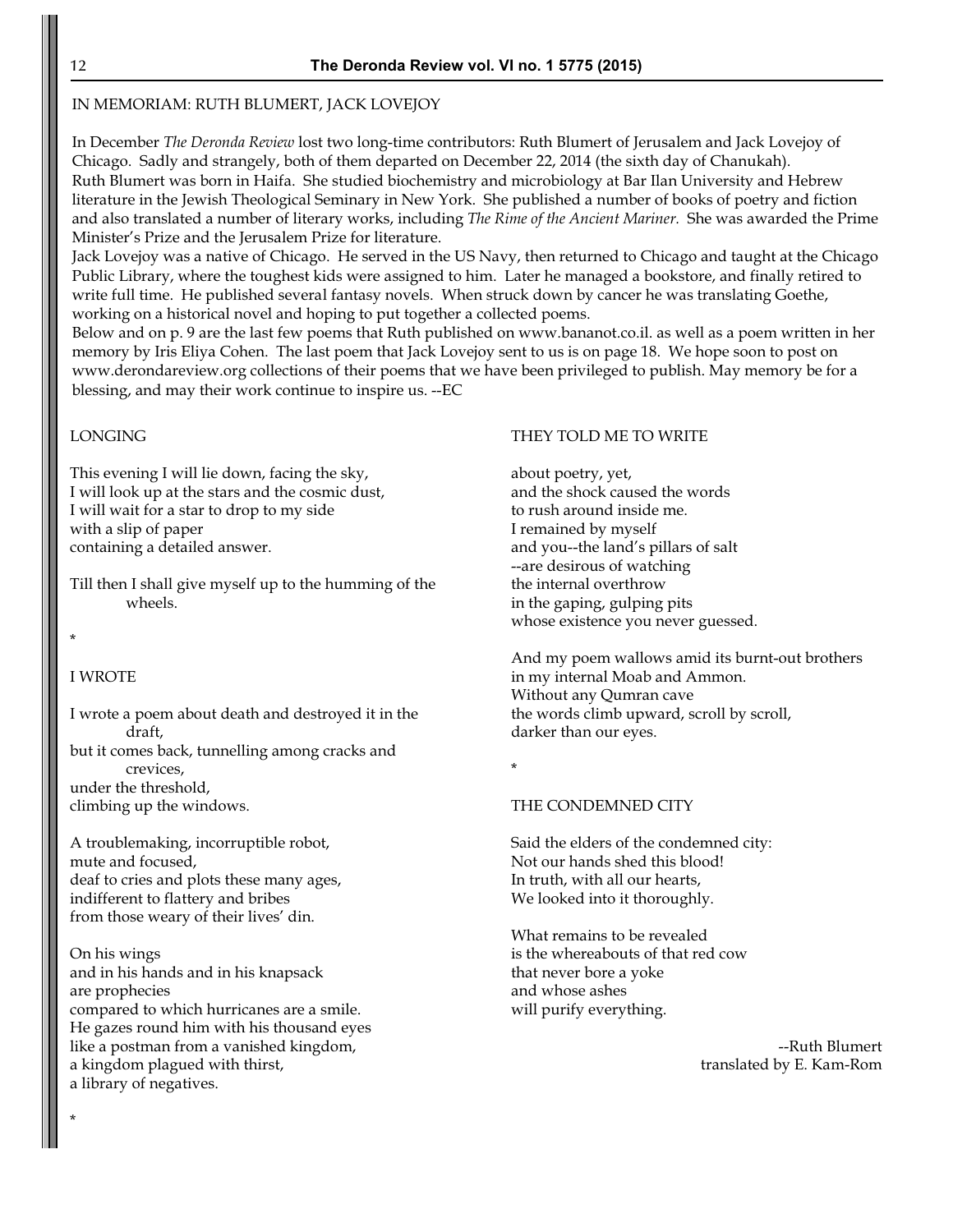# LOST CREATION

How do we measure what was lost Beyond the millions of the Holocaust? Or judge the work of unborn men From masterpieces that have never been? Despite the subsidies and fortunes spent, The gaps in culture grow more evident, As texture fails and stitching parts In every fabric of the arts. The era that preceded this decline Was lavish in creations truly fine For it had disenthralled at last The ghetto of the spirit which the past Erected so inquisitors might thrive On bondsmen mortified and half alive; Emancipating an excluded caste, Debilitated by envenomed laws; A people with a legacy so vast Its mere enumeration overawes; A nation relegated to be thralls, Behind de jure and de facto walls. They plied the franchise of their new estate To foster learning and create, And both their women and their men of parts Enriched the arts.

Beyond mere numbers or percents, Their contributions were immense; Disbursing sustenance and seeds, Where genius flourishes and culture breeds Like blossoms in the noonday sun, Harmonious yet tolerant of weeds. Enheartened by iniquities undone, By manumissions newly won And auspicious prospects of reform, The times progressed along a garden path Through clement weather and through storm; Unmindful of the coming wrath. A time of promise which forevermore Would temper poverty and banish war, Foredoomed instead to ashes and despond By one psychotic vagabond, Who lured the worst to worsen with a rant Of charismatic evil steeped in cant. The banners of perdition were unfurled, And fiery rivers, raging for his sake, Left ruination in their wake Upon a passive world.

And though the desolation he begot By vogue historians is now forgot, And those of stunted probity deny How many millions were condemned to die, His psychopathic tirades spewing hate Incited goose-step hordes to perpetrate, Beyond atrocity, the gravest crime

Against humanity through all of time. A crime whose echoes still persist In scholarship the world will never see, In tiumphs of the mind our age has missed, The science, music, art, philosophy Of generations that did not exist: A vital heritage lost by default, Which never will enlighten or exalt. –Jack Lovejoy

\*

Ruth is done, for the moment. She is lying down, Ruth is, and settling in. Ruth is getting up, standing up Slowly Ruth is walking Then hovering, Flying, Ruth is, and ascending to The gold of the land Where there is crystal, rain, Onyx stone, A baby cloud of Tevet sees How Ruth is finished, Extinguished, and again Kindled in another place

> –Iris Eliyah Cohen Translated by E. Kam-Ron

#### IF YOU MISS ME

If you miss me, see me standing on the hill looking toward the river I won't tell you what I'm watching I know now no woman will If you remember, gather the apples for the deer you know where and when I have a heaven I see in my mind clear it is climbing the hill in the fall the path damp and gold the sky I'll take though of any color I was never one to look up and I've mismatched much so if you miss me search not in the heavenly sky look for me instead amongst the trees near the river on the hill.

--Susan Oleferuk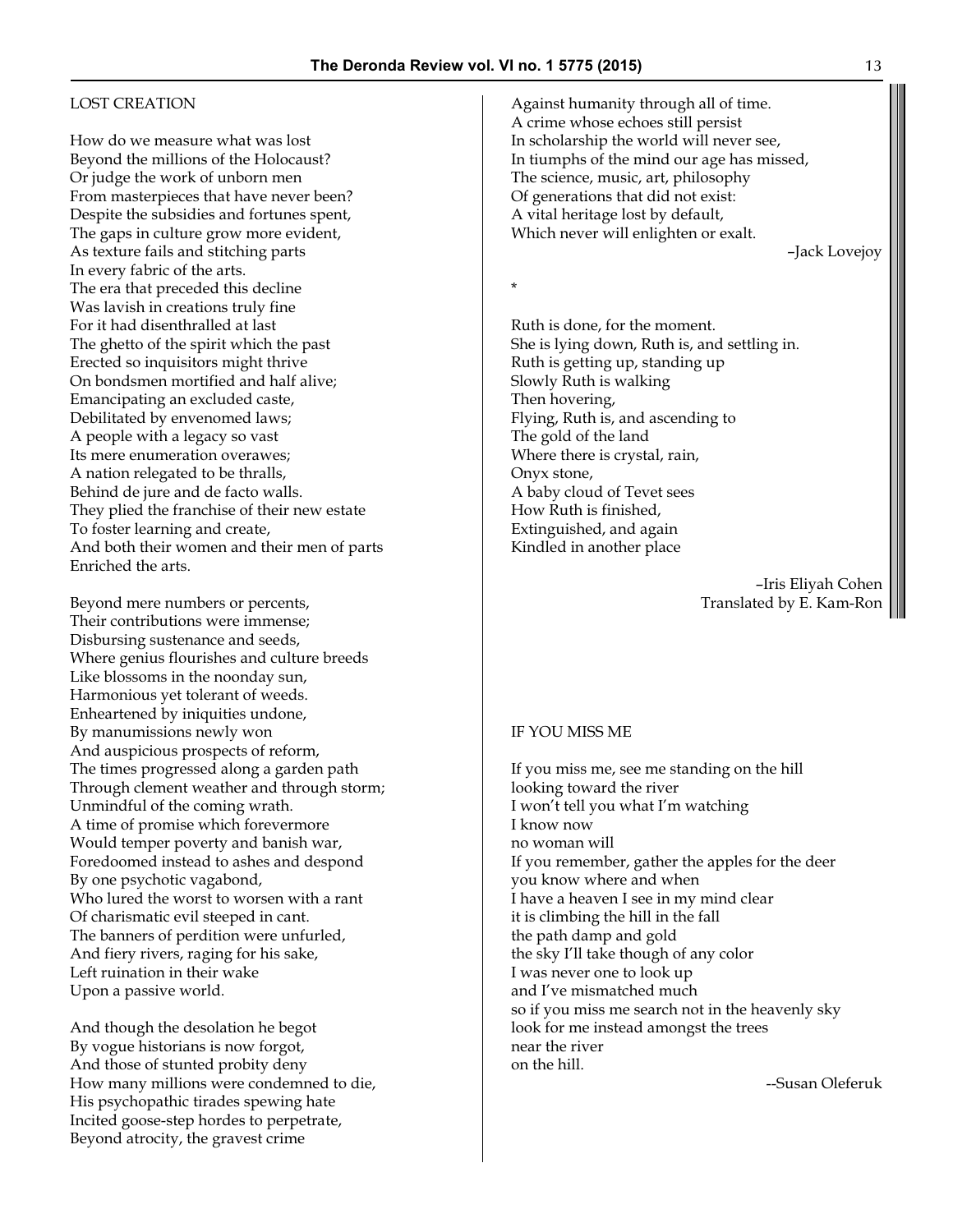# OLD MAN ON HIS LAST LEGS

Is there no one ready to stay behind, to keep pace with me, with my hesitating legs; no one ready to pay attention, to listen to my halting speech; no one ready to think with me, to lend a hand to grasp and grapple the balking thoughts. Truly, there is no with-you, no for-you. Each and everyone alone in his cell.

–Haim Schneider

# COMPOSITION 7

This is the room where Stephano died. This is the room. This. This.

The words of a dead man. His words. Words that whispered like spring by the river below. Words that walked in rain and storm. And here.

This is the bed that became an altar. The candles bloomed from his mouth as he sang away the shadows, the past, even death.

This is the desk where Stephano wrote his life story as though no ending would ever catch up. As though the ink began in a secret river redolent of all things living.

This is the room where we friends gathered to measure the real against our words, where we made poems out of air and blood and counted the wins, the losses.

This is the small space in the galactic dust where Stephano told his tales of pain and joy, how no single room can contain spirit's will.

This is the room where Mother Judith laid down and delivered her son to the light, the distance. This is the bed where he began. This. And this.

--Doug Bolling

# INVITATION TO MY BROTHER

 $\mathbf x$ I invite you to come back now as you were in your youth. Confident, eager, quoting from Chaucer.

Let it be as though a man could go backwards through death, erasing the years that did not much count. Or that added up perhaps to no more than a single brilliant afternoon with Jeannie and the boys.

Sit with me. Let it be as it was in those days when wine brought our tongues the first foretaste of oblivion. And what should we speak of but verse? For who would speak of such things now but among friends?

 $\star$ I see you again turn toward the cold and battering sea, as if it holds an answer to a question. Your body trembles a little. What year was that?

 $\star$ Correct me if I remember it badly, but was there not a dream, sweet but also terrible, in which Eurydice, strangely, preceded you? And you followed, knowing exactly what to expect, and of course she did turn.

Come back now and help me with my own last days. Whisper to me some beautiful secret that you remember from life.

--Constance Rowell Mastores

#### from *The Hannah Senesh Set* ENDURANCE IN KINGDOM

With all his soul Akiva fulfilled the verse and laughed. But even Akiva was not Akiva, not as we know him. Laughter was a sign of a story overlaying its story, a teacher sitting in the back of his own classroom, hand in front of his face, laughing at himself.

The self felt needs the self feeling, the face needs the hand, the muscle skin and which was Akiva? The sides of a leaf, water water falls on--no gap but the eye's quirk of continuity, its frame blinking seconds across the smooth stretch.

The particles strike their target while the wave keeps on going. Breaks and keeps going.

–-Courtney Druz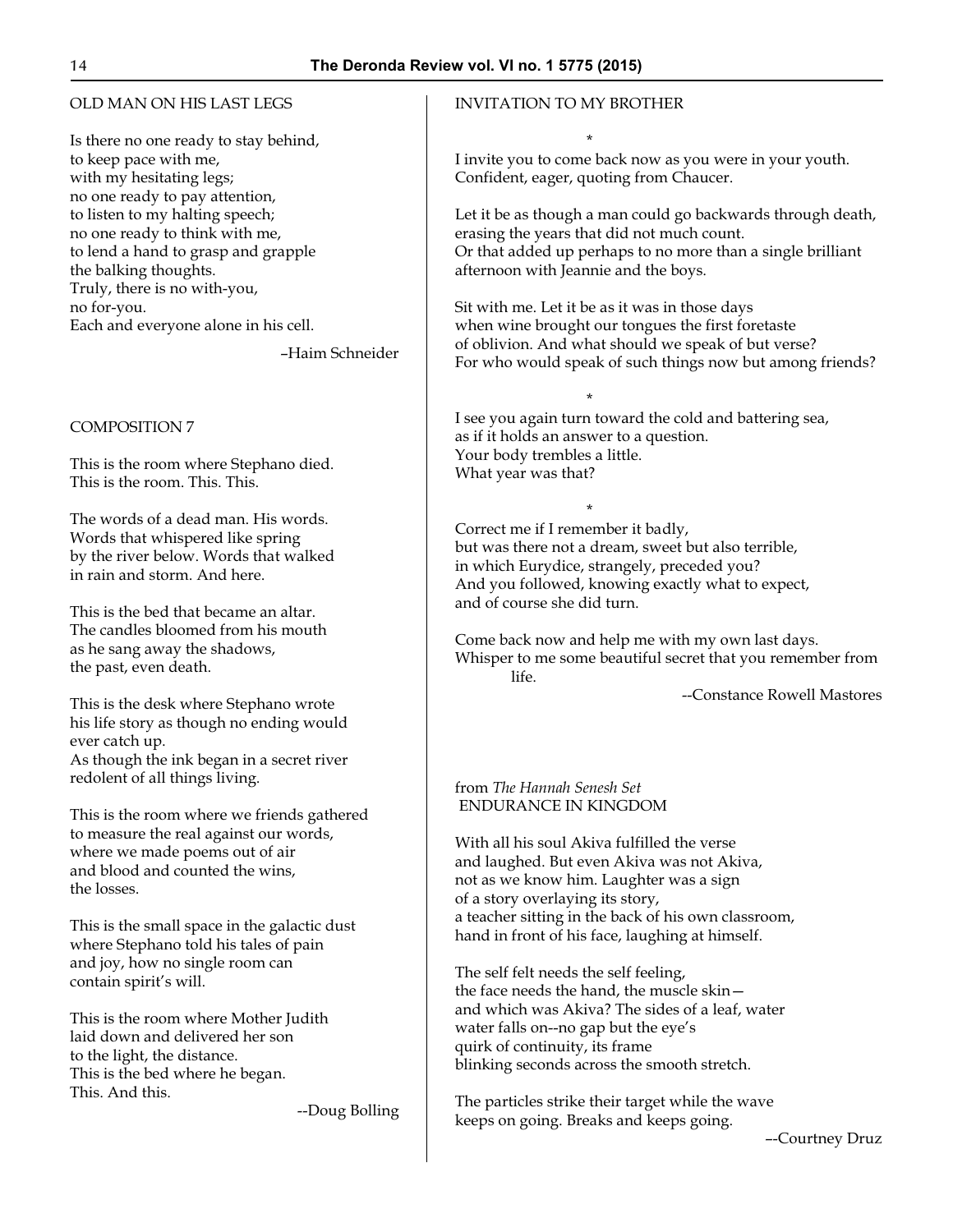#### ON HOLDING MY MOTHER'S HAND AS SHE LAY DYING

O frail O crumbling vessel that once bore me to this port, For now we part. Your part is played, played out, Your poorer-now old produce, Once your pride, Long since poured out.

Your shards--oh how they shimmered!-- Disassemble, gather dust, Diminish and recede and disappear, As leeward still I sail these many years.

The night descends. I hear the salty water lap the shore, And daily dawn discloses distance no man can transcend. I bend, I bow to fate-- But hark! But hear! For even now the workmen, out of sight, Begin to hew and carve the craft to carry me returned. The remnants and the shards, Restored and reunited, Fit for portage then once more.

--Eric Chevlen

from *The Hannah Senesh Set FOUNDATION CENTO*

*Son of man, dig now in the wall: Build thee more stately mansions, O my soul, And from the nave build haunted heaven. Thus, Who has no house now, will never build one.*

*Dig the grave and let me lie. Glad As only they can praise, who build their days As it has usual done — If Birds should build birds build – but not I build; no, but strain,*

*And dig deep trenches in thy beauty's field to build A city and tower, whose top may reach loud and long, I would build that dome in air, of my youth, to build Some tower of song*

*O you dig and I dig, and I dig through to you, And a small cabin build there, of clay Yes, I will be thy priest, and build a fane Again I will build thee, and thou shalt be built*

–Courtney Druz

Note: A cento is a poem made of lines from other poems. Represented in this cento are Ezekiel, Oliver Wendell Holmes, Wallace Stevens, Rainer Maria Rilke, Robert Louis Stevenson, Hart Crane, Emily Dickinson, Gerard Manley Hopkins, William Shakespeare, John Milton, Samuel Taylor Coleridge, Henry Wadsworth Longfellow, Paul Celan, William Butler Yeats, John Keats, and Jeremiah

# *IV. Meant to Heal*

#### DINNER DURING BLOOD SCRUB

"Can you feel it?" Nothing at all

but for a catheter in the jugular aimed at the tip of vina cava (puts me in mind of casa blanca) in the right atrium--

no floral respite this. Instead,

all blood redirected, guided in "pheresis," Greek for taking away, a machine to wash and separate.

Not darks from light, but white cells burdened with blasts, a ballast operation, bailing out viscous muck slowly, unstick refuse from lungs, heart, brain…

while the vegetable chili stays warm on ICU tray.

To eat (and live) through the unthinkable--

we do it every day.

--Vera Schwarcz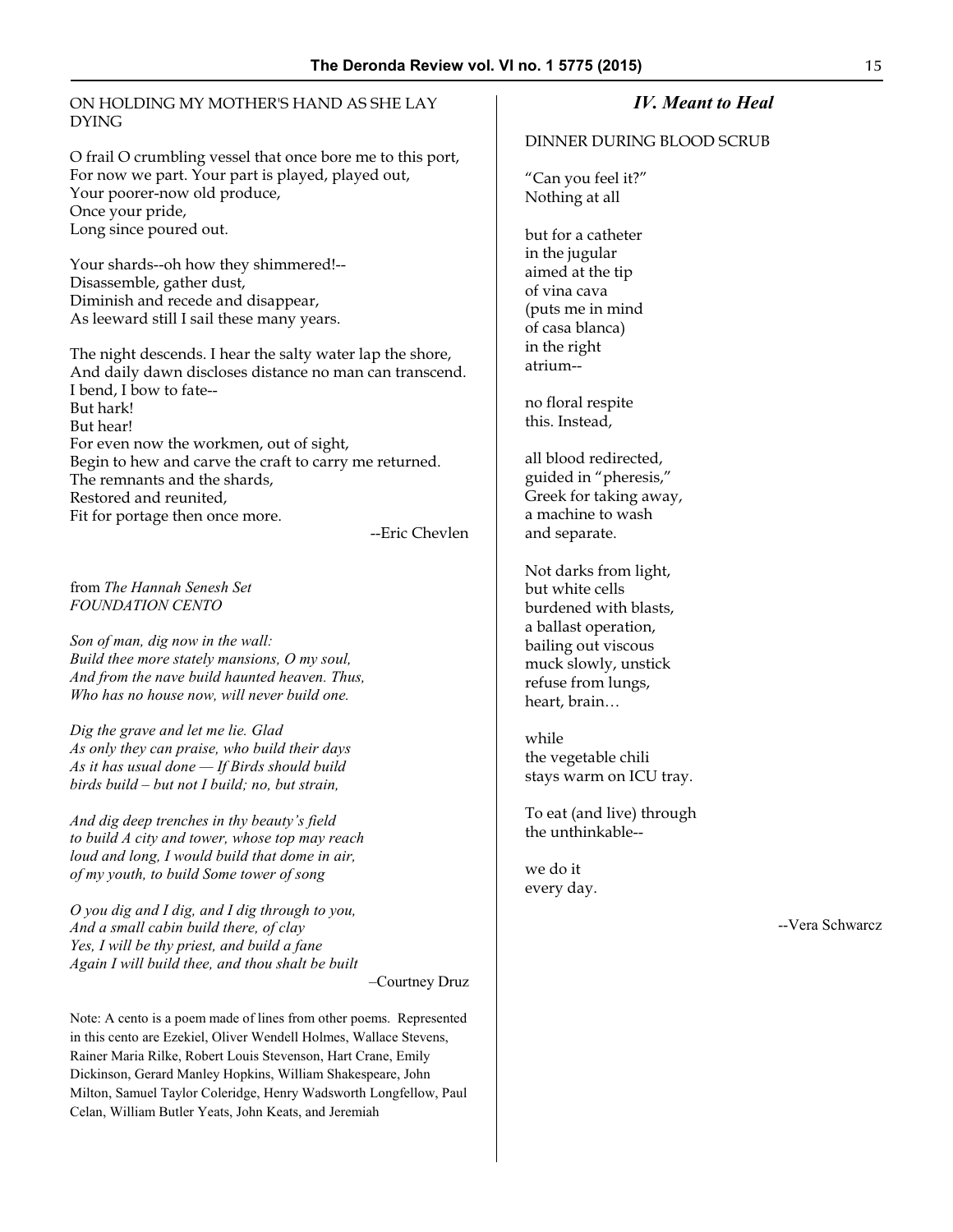from Kick "It" Cancer Ongoing Poetry Series Genesis: March 2014 by Sue Tourkin Komet

IT'S NOT LIGHTNING 12 March 2014 PM hours postsurprise diagnosis

It's not lightning, It's not thunder, It's not a tsunami.

Not fire, Nor ice, Nor fireworks.

It's only my cancer dancing Alive, Kicking up a storm

Dancing wildly Inside My

Beautiful Body.

\*

I HAVE "IT" March 13 2014 PM

I have "it" And "It" has me.

"It" sneaked in my back door, Ever so quietly.

But I'll fight "it" To my death And I'll live "it" In my life.

I'll kick "it" as It kicks me I'll punch "it" as It punches me.

I'll hate "it" as It hates me.

And I'll love "it" as It Loves (or: "it" leaves) Me.

THIS BURNING BUSH IS 30 April 2014 5:00 am to 6:00 am This Burning Bush is This dawn-light in me This day-light in me The dusk-light in me This moon-light in me. This Burning Bush is This cancer in me The chemo-t in me The pain, the strain, This drain on me. This Burning Bush is The nausea The numbness The "nothingness" In me. This Burning Bush is This fire in me, The will-power in me, This spit-fire in me, The desire in me, This life in me. This Burning Bush is The quiet agony The sublime secrecy The overt ambivalencies And others' widespread decencies. The Burning Bush is Moshe Rabbeinu's And Am Yisrael's Eternities. The Burning Bush is My mortality And My Immortality. The Burning Bush is All of you And all of me For all's Eternal eternity. This Burning Bush Is this poem *in* me This poem *out* of me

F or a brief moment in eternity.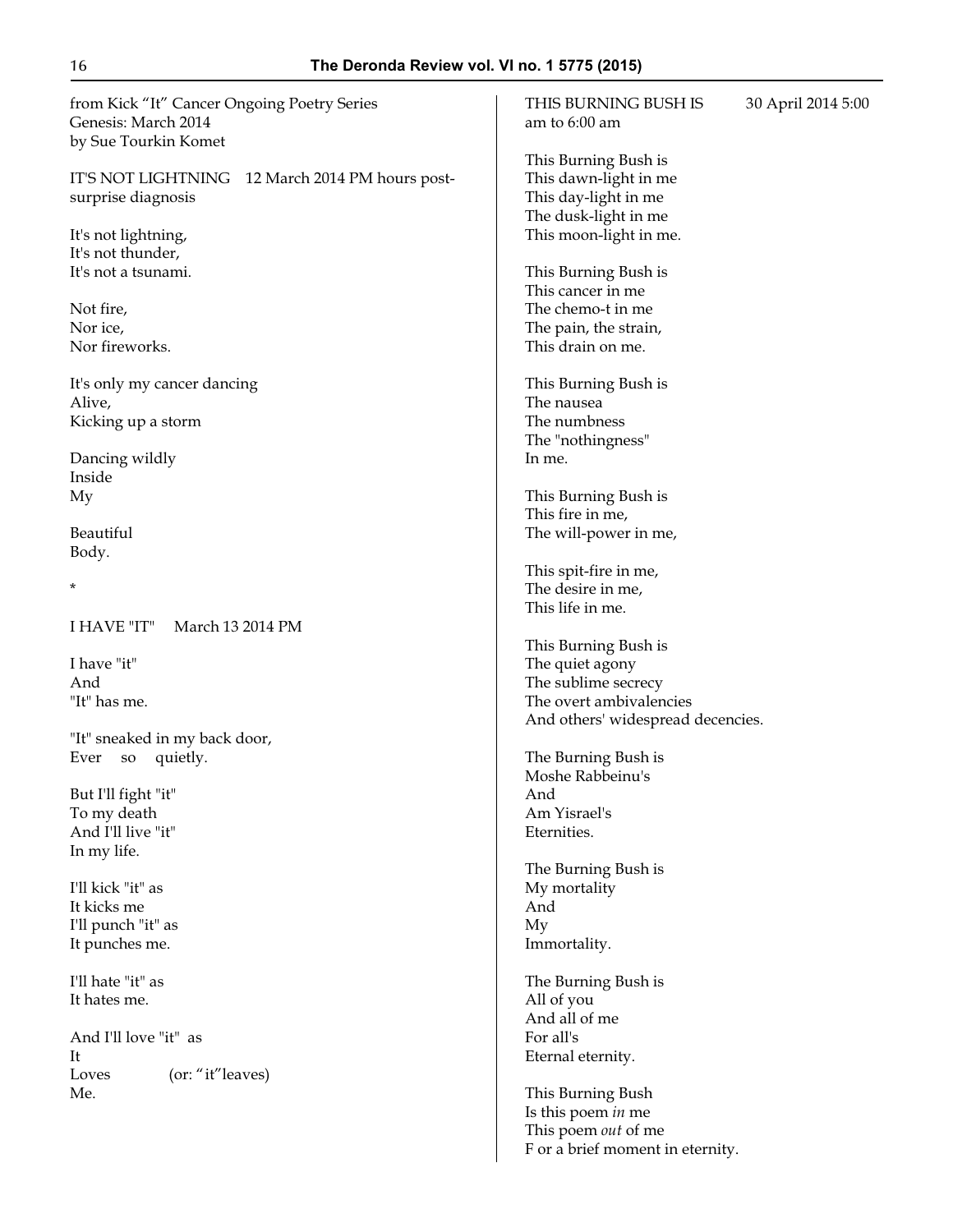| And The Bush<br>Will                                  | Planned priorly<br>And simultaneously |
|-------------------------------------------------------|---------------------------------------|
| Not                                                   |                                       |
| Be consumed.                                          | For the onset                         |
| $^\star$                                              | And the drama                         |
|                                                       | Of my cancer<br>Debut.                |
| ONE-BY-ONE, MY BEST<br>7 May 2014 early morning       |                                       |
|                                                       | We had                                |
| One-by-one, my best                                   | The successful                        |
| Girl-friends,                                         | And stressful                         |
| Lady-friends,<br>Insist                               | Dinner party                          |
|                                                       | At a glorious setting.                |
| My hair-cut's                                         | All Sabra First-Cousins               |
| Cute.                                                 | Of my daughter's generation           |
| And I                                                 | Traveled up to Jerusalem              |
| Resist.                                               |                                       |
|                                                       | From Beersheva and Tel Aviv           |
| I insist                                              | Modi'in and Ma'aleh Adumim            |
|                                                       | Chashmona'im                          |
| No, No, No                                            | And points beyond  in-between.        |
| It's not so                                           |                                       |
| Cute.                                                 | While I at The Table                  |
|                                                       | Long and horizontal                   |
| It's the                                              | Pseudo-secretly battled               |
| Cancer-cut                                            | The many side-effects of my "chemo,"  |
| It's the                                              |                                       |
| Chemo - hair-cut.                                     | Noting retrospectively                |
|                                                       | That each of my three nephews         |
| They all mean well                                    | All born in The Land of Israel        |
| They all mean good                                    | Bear strong resemblance               |
| But for me if I could                                 |                                       |
| I would not have had it cut.                          | To "what's-his-name"                  |
|                                                       | Not to name him                       |
| I can't get them all                                  |                                       |
| To shut up                                            | Of the infamous fable                 |
| They all think                                        | Seated at that historic table         |
| It's so cute, my cut.                                 |                                       |
|                                                       | Surrounded by his disciples           |
| For me, it's basically,                               |                                       |
| The darling sweetsy cutesy lovable beautiful and cute | At the                                |
| cancer-cut.                                           | Last Supper.                          |
|                                                       |                                       |
| $^\star$                                              | Let's have an "Encore!"               |
|                                                       | Not of the cancer                     |
| THE SIDE-EFFECTS or THE LAST SUPPER? 7 May 2014       | But of The Dinner,                    |
| late morning                                          | "Next Year in Jerusalem!" --          |
|                                                       | Not the                               |
| My singular Jerusalemite daughter                     | Last Supper.                          |
| Successfully and obsessively                          | Not The Last Supper.                  |
| Planned months in advance                             | --Sue Tourkin-Komet                   |
| For her thirty-fifth                                  |                                       |
| Birthday  dinner party.                               |                                       |
|                                                       |                                       |
| The Master of The Universe                            |                                       |

Successfully and obsessively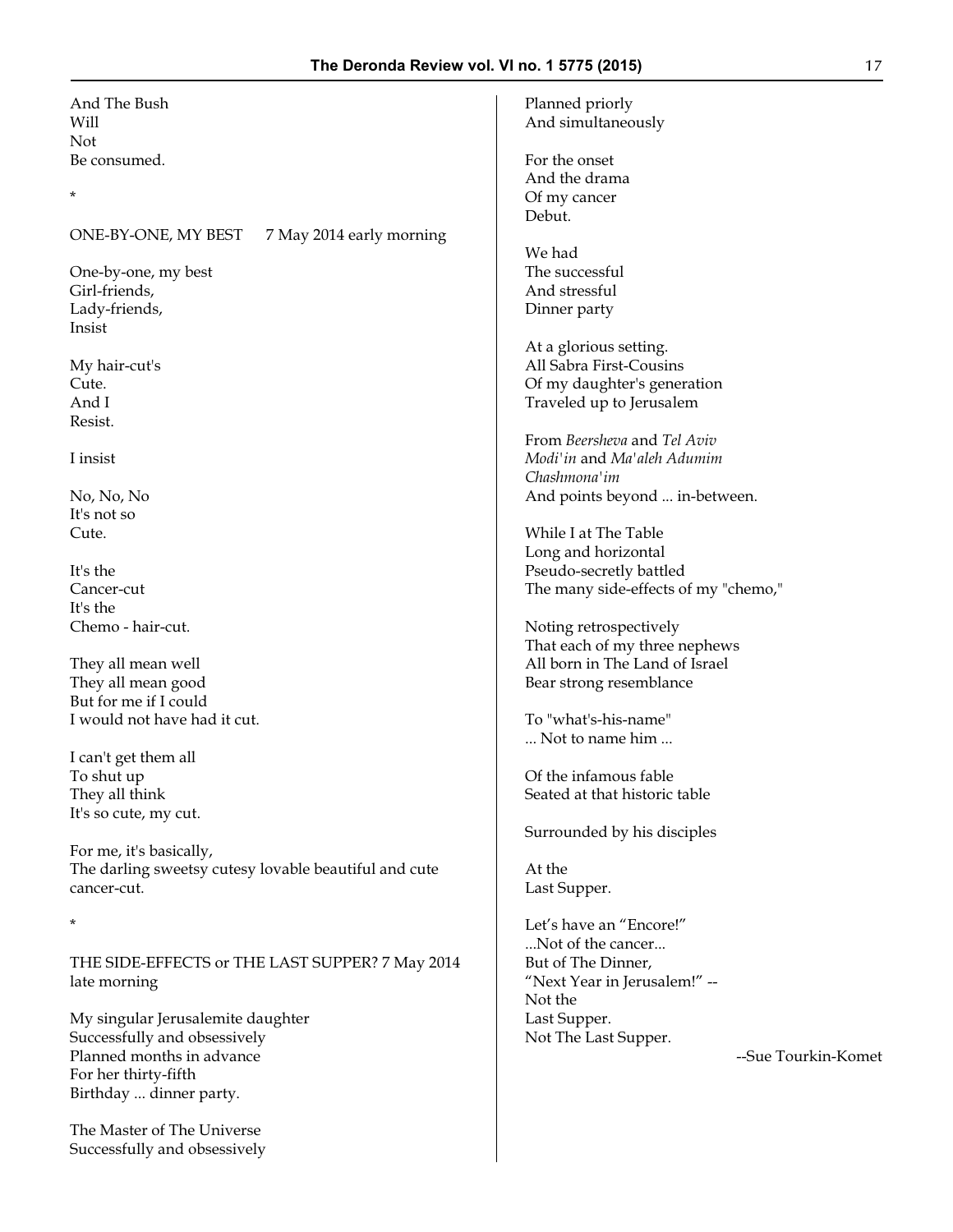# DREAD OFFERING

We sat watching the entry, that led to the sanctum, the chamber of mystery, where knives are wielded.

You lay on the altar, fearsome sacrifice, beloved. priests cut with sharp knives, their acolytes assisting.

Outside we awaited saving word, or dread.

The high priest in green, brought word of solace, her heart beats well now We've tipped the balance.

Not death but life is now in the omens.

--Michael E. Stone February 14, 2005

#### FIRST HEALER

The scrapes and bruises that beset a child Are soothed away with smiles and honey tea; The little hurts are smoothly reconciled, And then another playground sets us free, And soon the passage of our youth forgets Its broken bicycles and injured pets.

Not that the loss of friendship or a slight May cut as deep as any pain we know, And leave our hearts abandoned through a night Of disenchantment in worlds below Through earthly joy and happiness and peace Seem more a vision as our lives increase.

 Dreams and ambitions on which rest our lives Are less consoling with elapsing years, And little to renew them still survives Among our days to mollify their tears Though sufferings are more than we have known, We find in anguish we are not alone.

 Some grievous tracts of body now rebel, We lose our courage, our philosophy Which opens wide the very gates of Hell To voids as blank as hopelessness can be; And yet I learn true healing is divine, When I can say, O Lord, that I am thine.

--Jack Lovejoy

# CROSSROADS OF THE SOUL

This is Neshama business: an envelope of water, a mother's womb lined with grandmothers' tears.

One grandmother brimmed with terror as iron doors slammed in the gas chambers, her last *Shema* prayer hurled forward in time.

The other weeps more reticently after the war, secreting her husband's art, candelabra sketches shadow a grandchild he never knew.

Into this capacious capsule of tears a rock is cast, like Truth in midrash flung into muddy depths, so a man brimming with lies may break into this world in need of redemption.

From salted water and coarse loam, a shard of soul gains shape: The Master Cutter calibrates each blow carefully, each high pitched rotation of the bruiting reveals a facet, one more angle luminosity to break the carapace, body's grasping.

The first blow is miniscule, a hammer falls as they bury my grandmother and I laugh and laugh until a kind woman leans into my shame-filled face: "It's all right, you loved her well. There will be time later to learn The darker songs of mourning."

A couple of decades later, Nehemiah the sculptor opens the door of a Colorado barn: half-crafted trunks of mahogany and teak helped me to mourn art sketches mildewing in the attic back home.

Another two decades until I face the Rebbe-- I stand soul-naked before the bluest eyes.

The corridor of destiny grows less obscure, hammers keep striking, each diamond facet glistens but does not blind. How to bend into each blow's blessing?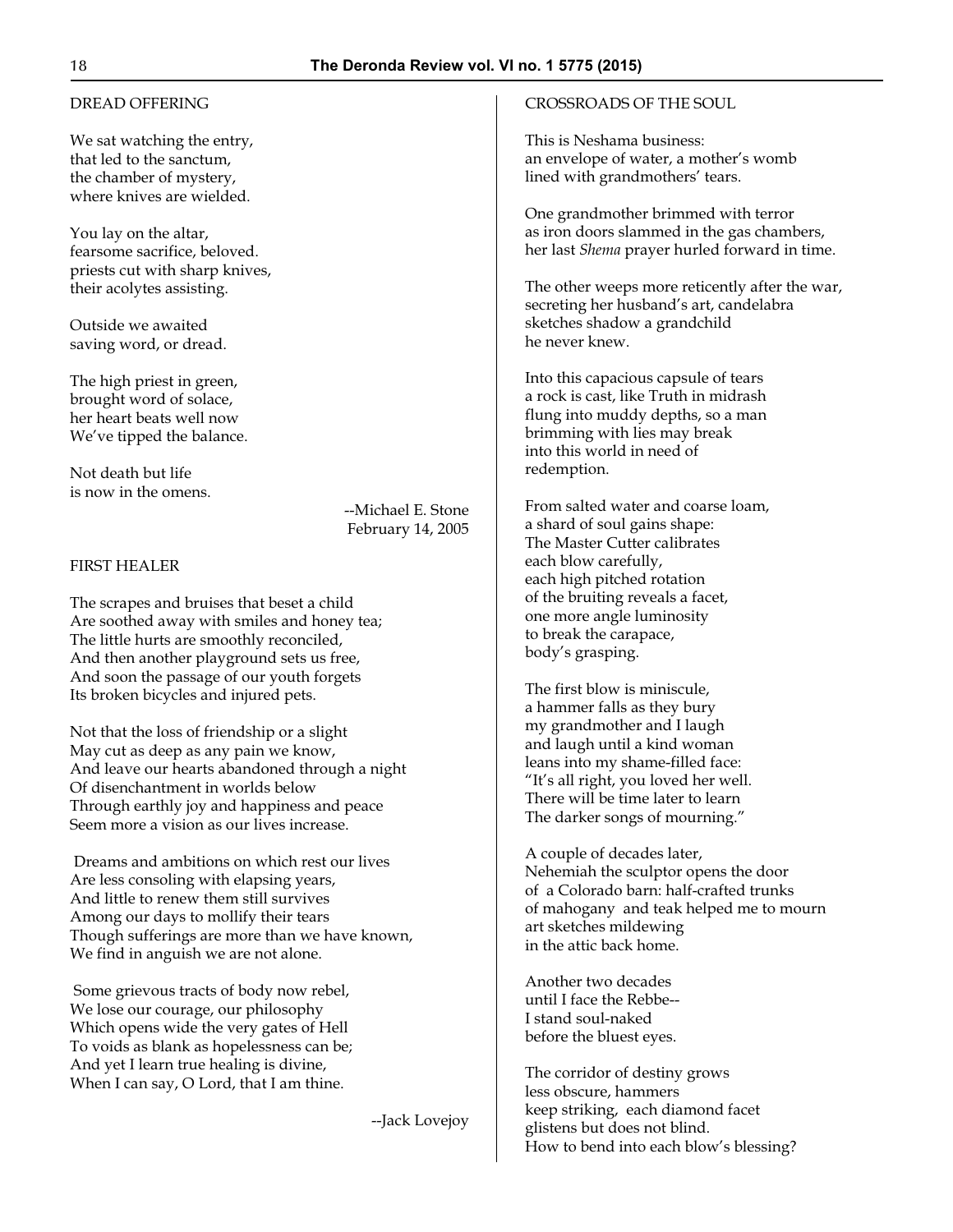In darkness one night, I glimpse a crossroad of Neshamot- all our gems floating upstream to the Golden Menorah facing the Temple Mount.

Only diamonds can cut diamonds, only earth-worn souls may ignite the seven flames, as light spills upward from down-turned flower cups, each held by arms toughened by this longest exile.

Whoever said that fire and water quench each other had not tasted the hope that tears seed.

--Vera Schwarcz

#### CLOSURE

Mourning still-- Why, I ask, the passage of years, the contentment of the now, the joys and blessings of a good life, should have brought closure.

Insensible and defiant as a child's tantrum, the pain still festers. In the sound of a woman's voice, which I don't recognize as my own, a memory how she dared not weep, for if she did, there'd be no way to stop.

Inhabiting the gentle terrain of womanhood stands a wild passionate core, hard-hitting, harsh, protesting, death-questioning, resisting to be consoled.

Imagining the fragile bones of a child in my arms, I nurture the wound that does not heal, noting how the blue angel of consolation denies opening her gates,

my refusal to heal considered ungodly.

--Gretti Izak

#### THE FAST OF THE SEVENTEENTH OF TAMUZ

The breaking of the Tablets took place on the seventeenth of Tamuz, the date when the walls of Jerusalem were breached by the Romans. All these breaks have to be healed.

Sfat Emet 4:157f

Today the walls are broken walls of Jerusalem shattered pieces of gray white rock soaring toward the Negev desert toward the green hills of Galilee

Today the Tablets are broken Commandments in pieces *Thou shalt not* on the tower of Babylon *Murder* beneath the cedars of Lebanon

Today G-d's heart is broken Tears from the upper heavens falling into the abyss at the bottom of the sea

Who will repair the breaches in the walls sift through white sand dig through black earth travel up and down this so worn land gather Holy debris

Who will find pieces of the Law Wander the whole earth searching for slivers of light gather them ever so gently prepare for their return to the Holy Ark

Who will comfort the heart of G-d cherish the tears hidden deep in the ocean rising to the seventh heaven

When will the healing finally come to this city broken in this world and the Other

*--*Gila Landman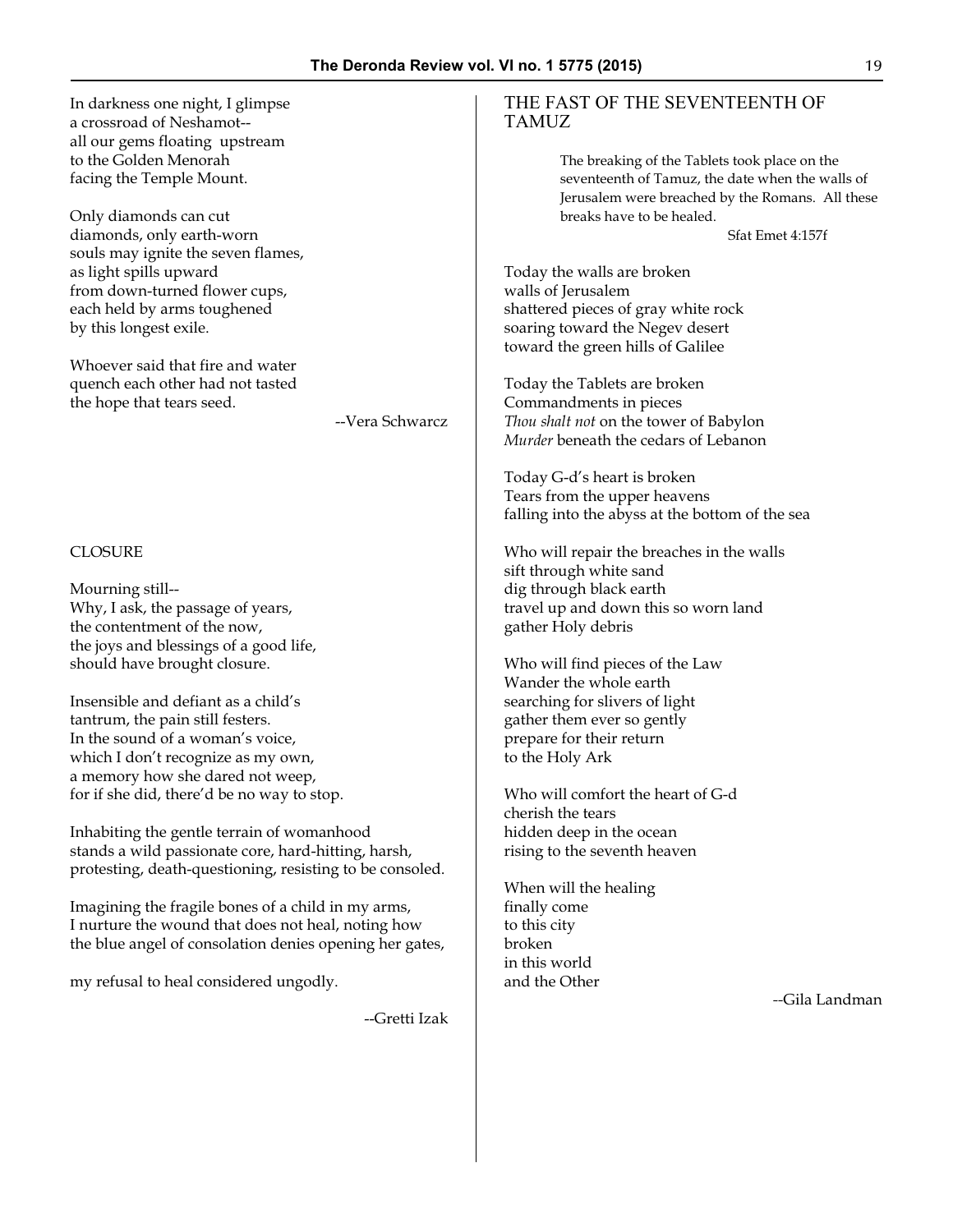#### ALONG WITH THE GATHERED

*I will gather still more to those already gathered.* Isaiah 56:8

A dream I stand at the edge of a mountain let go and drop, breaking into smaller and smaller pieces even before I reach the ground But there is no ground only the falling and the crumbling

The Tablets too were let go from the side of the mountain shattered into tiny fragments but a gatherer appeared picked up each precious fragment placed it in a velvet-lined urn sealed the urn and brought it to the Holy Ark

I need such a gatherer to wait with open arms reach out for my fragments in love place each one gently in a vessel a holy place so the falling may be over and I can come home

-- Gila Landman

#### ORDINARY THINGS

I like to do ordinary things like baking a lemon cake cooking corn on the cob hosing down the dusty patio on a hot summer day

I like to do ordinary things like folding laundry sweeping the floor with a horse-tail broom watching an orange sun rise over the Kinneret

I like to do ordinary things like having a hot cup of Bambu in the morning eating a bowl of cornflakes in my garden while watching the fishing boats peacefully glide over the lake

I like to do ordinary things like polishing my nails smoothing lotion on my skin

I like to do ordinary things

especially after the death of a child

--Esther Fein

\*

#### PROOF COIN

I began, not a problem, but a solution percolating from the molten mantle into fracture, crack and fault.

I cooled and precipitated into veins perfusing the Mother Lode. Eroded from the high country and sluiced

from alluvial dross, I was purified by the refiner's fire and forged in a mirror-polished die. Obverse

and reverse and milled edge attest to my minted worth. Destined by my satin finish to remain unspent

and uncirculated, I'm encircled by a bezel and suspended over your heart. Once legal tender, I'm meant to heal.

--David Olsen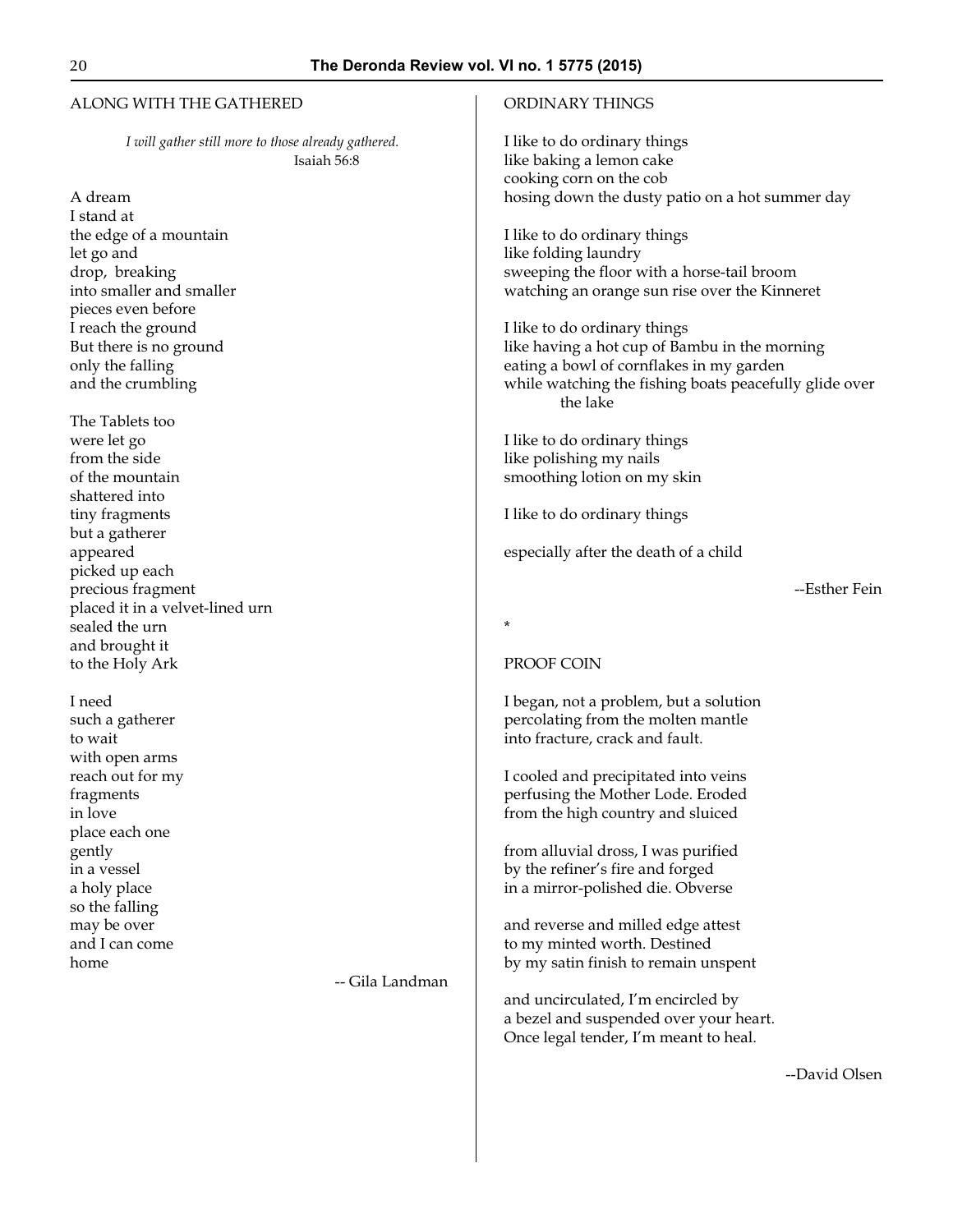#### GRACE ON THE METRO *Paris*

It's not as noisy as the New York subway or London tube, but in her agitated state, the gliding train still seems cacophonous.

She'd managed a seat near the doors, but latecomers jostle for space and block the exit, foreclosing any thought of flight.

She smells a harried working crowd, feels the crush of purposeful urgency. Every sense seems under assault.

Her view is hindered by other passengers, but she sees a man who steadies himself with hand on rail against stops and starts.

He's looking at her, but not as a predator. Seeming to understand her distress, his gaze conveys protective watchfulness.

Liquid brown eyes gentle and reassure her. When she reaches her stop, she's almost calm. In full control she minds the gap.

--David Olsen

#### THERE IS NO HEALING

People talk about healing after Charlie Hebdo. That's an insult to the dead. There will be no healing.

Murder is an open wound that repeats itself In a corner of space Like a permanent invisibility in a missed Opportunity.

How can you heal the dead or the living Who are attached to them?

That's a mere trick to satisfy the survivors and Put gauze on a wound With the bullet still in it

--David Lawrence

#### AS WHITE AS SNOW

after an account there were no casualties reported in the Syrian Civil War in the wake of the recent snow storm—2015

Little miracles happen sometimes, flash before me. Snow falls, rain pours, and it's cold. Heaven's gone insane, all of the cache, little miracles happen sometimes. Flash winds call as combatants hold back, crash, good soldiers, stand, so stark and so bold. Little miracles happen sometimes, flash before me. Snow falls, rain pours, and it's cold

outside. Where almost nobody goes, it's safe. Hot soup, warm tea, a pillow to rest, serene dreams of days, of a tranquil, quiet life outside. Where almost nobody goes, it's safe to watch the small white flakes as they weave a pattern. When the storm ends, it stays clean outside. Where almost nobody goes, it's safe. Hot soup, warm tea, a pillow to rest, serene,

I can walk about, hold out my hand, reacquaint myself with someone I know from across the fence. Explore, expand, I can walk about, hold out my hand, his arms, the words he speaks, how grand the clouds, our breathe creates condense they show . reacquaint myself with someone I know

see the sheen of the white, reflect the day. Why must we defile this perfection, look at the berries that peek at us, they say, "See the sheen of the white, reflect the day.. that's red enough for me, and sweet. Let's play as if what divides us was a closed book. See the sheen of the white reflect the day-- Why must we defile this perfection, look.

--Zev Davis

… even a simple match can make me warm. … even a single hand can quiet a storm. Be sure: a tender song can change a world, And light, you know, was made by a word.

–Miriam Kitrossky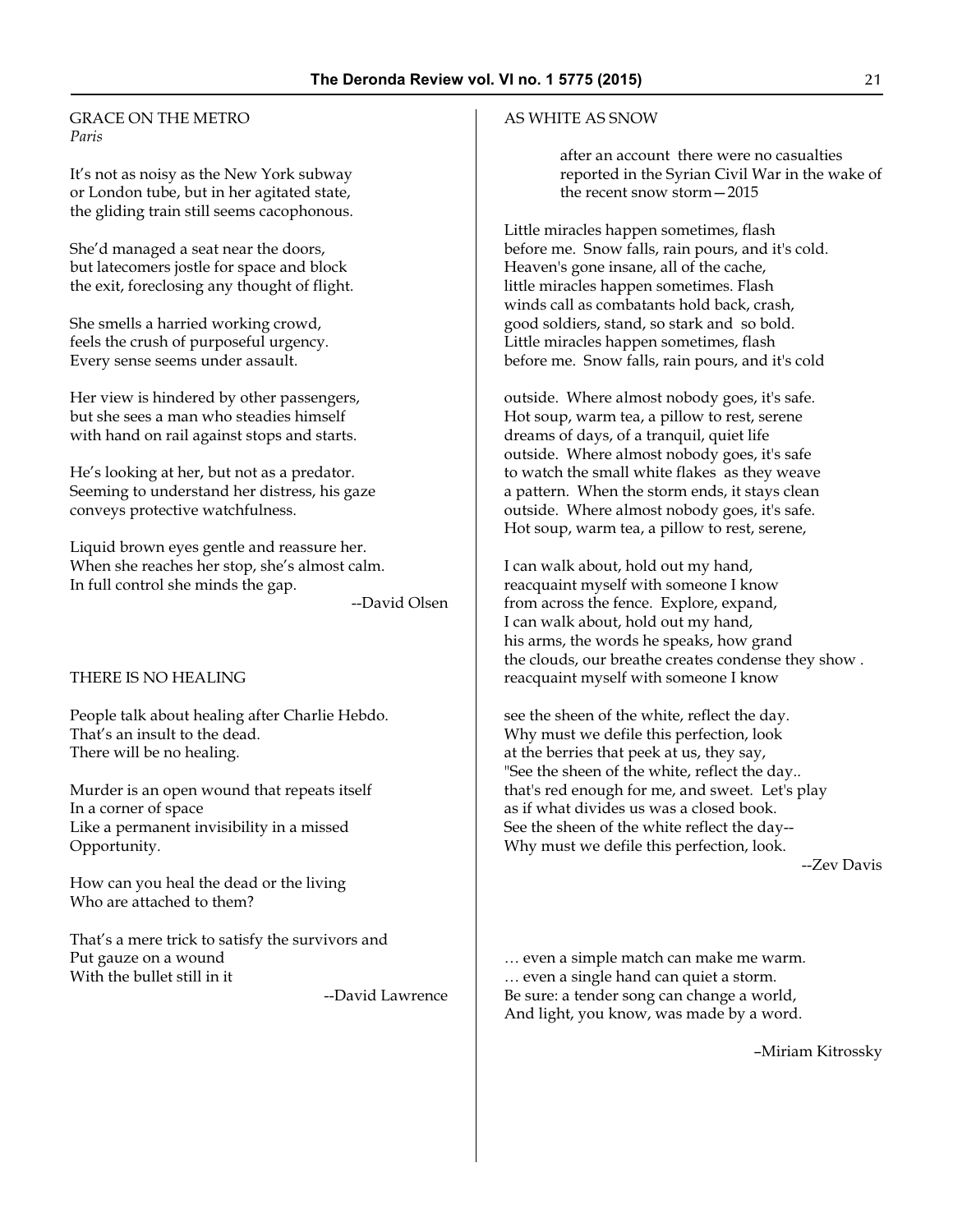# *V. Nowhere Else to Build*

# IN A MIND'S EYE

Safe behind the window glass of a country inn, I study the bees gathered at red spikes blazing across the lawn. Spinning clouds carelessly shroud the neighboring castle, ghostlike. It is early morning in Konigstein and a pale young man, too young to remember, confidently offers me foaming *kaffe mit milch* on a silver tray. The English guest politely prefers a tisane, cheerfully wishing me a good day. I picture my family snug upstairs, asleep under thick white comforters, shuttered against the sun. It is the unctuous manager, suddenly at my table, who sounds the alarm in my head. I laugh out loud to scare away danger upsetting the early morning's fragile balance. Insects feel spied upon, give up their red flowers. Clouds drift away. The castle, now perfectly revealed, is even more mysterious- like the early hours in a Saxon village, unpredictable, unknown. My coffee is cold and tasteless. I race upstairs to awaken the others, to hurry them away. I fear exposure. There is no time to waste. We must move quickly.

--Virginia Wyler

# TORQUEMADA: *IN SITU*

She breathes in deeply sucking her bruises into her body each breath curls in the full of the sun not quite whole not frail a lost puzzle piece mis-placed shrugged off sets gaps in her puzzled face why eyes trick eyes in noon glare smudge the landscape speck the lid's corner I rub at the fringes torn satin dress in twirl great-grandmother's relics

uncovered laced black *mantilla* pulled wide round the tiny girl's neck

*la chica* memoirs unlocked rooted distress so distant so hoary whispers and echoes *auto-da-fe* ungodly disciples savage Inquisitors The Grand Inquisition scribed told and mourned bodily jointly ours the twelve tribes Conversos Marranos hands tied lips gagged foreplay inflamed

Isabella The Final Expulsion The Final Solution badges of yellow omens of terror fire *Der Fuhrer* massacres mass acres ever forever undying massacres holy revulsions scrapheaps my heirlooms my cup runneth over I carry my story I carry my shadow barely aware storm amid sun my universe hovers lodestars to darkness squalls at the door-jamb brutal *tormenta* I inhale deeply I must keep small.

--Virginia Wyler

# BORN TO THE MELTING POT

When a fire heats a vessel, a melting down process ensues, removing most distinguishing features, creating a uniform substance of sorts. The vessel's a melting pot like the Hillside Homes of my childhood- the first US housing project funded by federal monies to melt down Americans.

When a fire blocks all exits, allowing no escape, whatever is true metal is branded bright in sonnets, odes and free verse music, rhyme and metaphors to vanquish the sight, smell, the feel of terror's katyushas and slit throats.

When a fire ignited from within burns its way out, desperate to release a thrust of energy, scathing in its heat, the fire soars from the Sabbath candles to a lighter place with panoramic vision.

--Leah LJ Gottesman

# STORY-TELLER

No tree, no leafy bush, but endless sand and rock stretch towards infinity. No scorpion, snake or desert fox scurries through the sand or over the rock.

Sometimes in the evening we come with tambourine or drum and gather near the center of the camp and sing songs of yearning, songs celebrating our new freedom.

And in the center of our circle, with a colorful wrap around her shoulders, and her deep eyes dancing from face to face, Miriam tells stories of our fathers and of the promise that awaits.

Transfixed, we sit on a woven mat spread across the sands, our eyes on the prophetess, our ears clinging to the intonation of her voice and to the gems that leave her lips.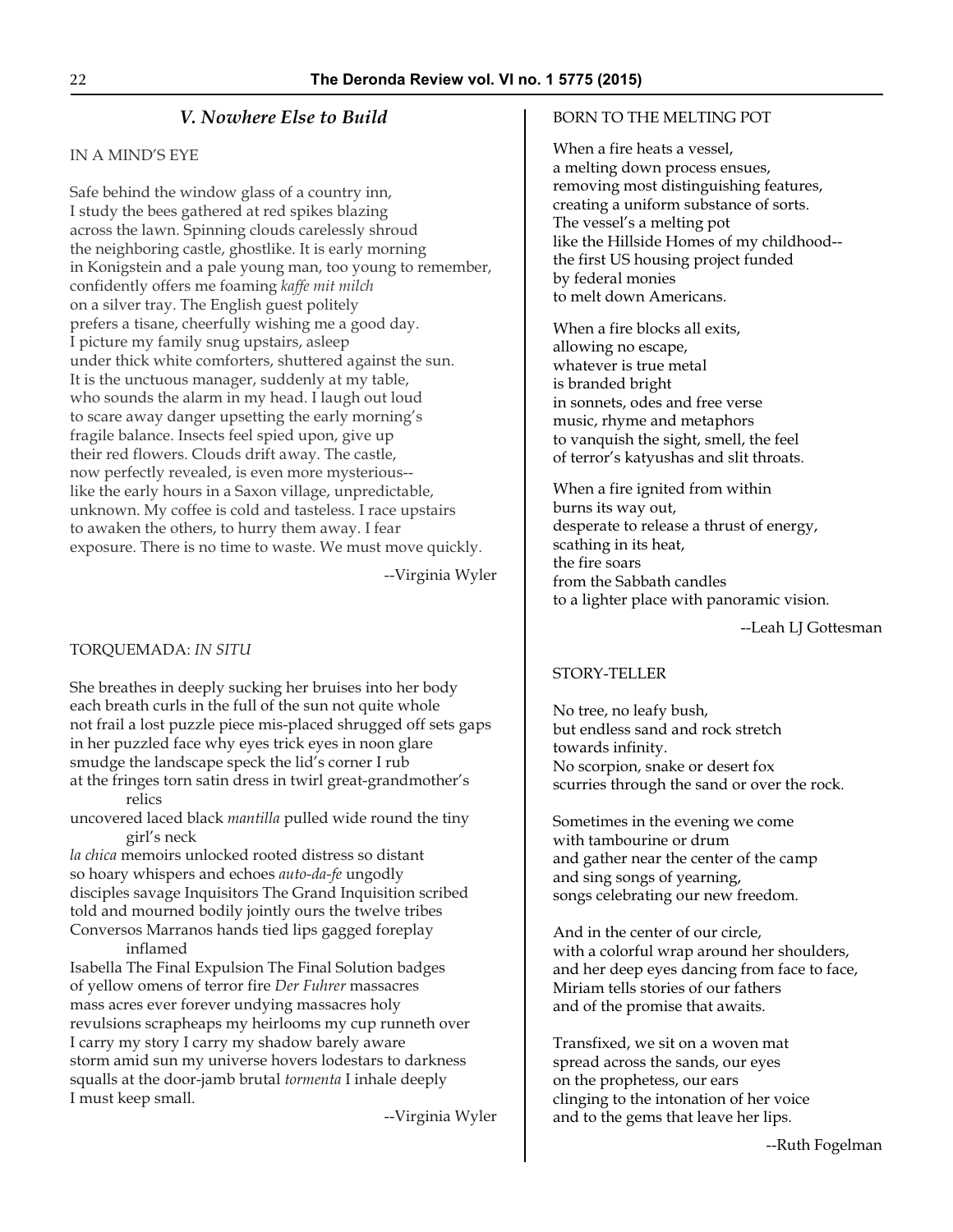CIRCLE OF RETURN: ON THE ROAD TO BETHLEHEM

#### **I. Ruth Reminisces**

What made me marry someone from a strange land? I struggled when my family cut me off – *he's not one of us*, and when my friends vanished, one by one.

I never felt happy in the palace, did not relate to gods of wood or stone. *There must be more to life*, I thought, for no idol created the stars, the moon, the sun.

Could be that's why I married Chilion; somehow he held a key to higher goals. Or did I marry him to get close to his mother- a woman of silent strength?

While Chilion taught me the laws of Israel I struggled with years of childlessness, *maybe next month*, he always encouraged me, but he left me – a widow without child.

Widowhood in Moab means you are no longer a person. Naomi alone supported me, sharing my loss, and continued teaching me the ways of Israel, reminiscing on life in Bethlehem.

Was it hard for me to pack up, pick up and leave my country, my birthplace, my fathers' home? Emotionally, I had long ago left, little by little, until no roots remained.

A voice within, like the sound of a candle's flame, whispered, *Arise, go with Naomi*.

#### **II. Naomi Remembers**

Heaven knows I didn't want to leave Bethlehem, despite the harsh famine – to go to a strange land with monstrous gods and profane tongue, stealing away at midnight so neighbors would not see or hear.

Oh, the journey through the night, the steady plod of donkey hoofs, rumble of wagon wheels on rubble paths and howl of jackals in the hills.

My Elimelech – when did he ever listen to me? Oh, the struggle of gagging my tongue and follow my man.

And the boys? They dared not argue, especially when he spoke of taking us to a place with food. His arguments made sense: *Why should we stay, pay such prices for wheat when there it's cheap? Should your mother go out, searching for wild mallow to cook?*

The boys shook their heads, looked down at their feet and at the barren earth whose wide cracks, like open lips, screamed for rain, and the boys did not insist on staying in Bethlehem with their friends.

Oh, the struggle of living among strangers- their eyes shot disdain when we passed them on the way; their lips curled in a sneer as they mocked the G-d of Israel, the Law of Israel.

And now, alone I return with Ruth.

--Ruth Fogelman

#### THE UNDERSTUDY

A courtyard without doors is where you never go unless you lose your way or long to hide alongside brick-stacked buildings that cast their dusky shadows before the light recedes. A Moabite Princess emerged there in the Bronx- a stage for me alone, a teen declaring vows, pronouncing Naomi's will her will, Naomi's home her own, until Ruth lured me to the lights.

I've moved since then; I've entered center stage in fields where youthful David grazed his herds, in fields of a shepherd's flute, the glare, the outreached vines, the sound of my name in Hebrew verse through winesoaked heat.

But given the script of a redirected heart, No Ruth can star without the "Goel's" part.

--Leah LJ Gottesman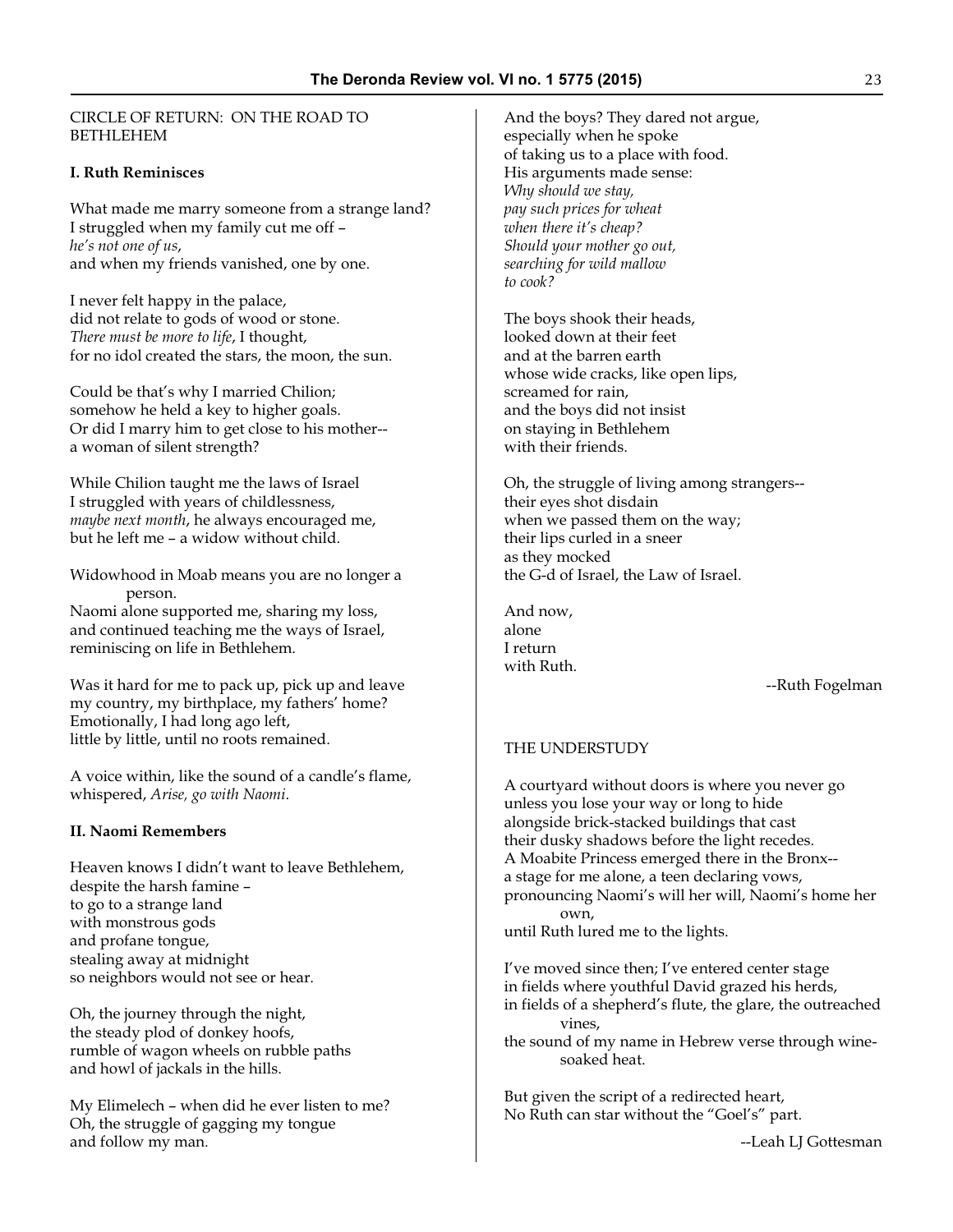### WHISPER

Whisper under the olive trees And the birds will sing

Distant tambourine Carry it everywhere They will come

From behind spidery silken threads And thin green blades

And they will delicately peck at the words And form their own In a cacophony of Hodu.

--Mindy Aber Barad

# OVER THE OCEAN

What I seek Is not over the ocean But under an olive tree

My beloved is the expectant sky Awaiting its first clouds The bubbly dark ones Whose job it is just to quench

The answer is just beyond my lips A taste away from pure immersion I anticipate the encompassing The flow around me and within

Not over the ocean But from the replenished spring That nourishes the olive tree.

--Mindy Aber Barad

# DESERT MOUNTAINS

Mountains, dark, stark Viewed from above Rocky facets, sharply cutting the air Resting on a relentless, wrinkled expanse, A vast tan desert landscape Etched by dried streams. Powerful sculptures by the world's master.

--Don Kristt

# LANGUAGE OF LONGING

The great and sequestered light moves through us in tremors of longing,

yearning, ardor and great stirrings of languish and we are sick of love.

Raindrops beyond number, each contain a world ten thousand windows of spectrumed light.

to awaken the flowering fruit of the brave Caper likened to Israel, it thrives undaunted among sharp rocks,

> stamens, petals and fruit berries, strong scented spider flowers to intoxicate pollen bearing lives.

When it is time how shall I part from this parched and beloved land so sorrowed of longing from this scented earth that languishes with desire.

After winter rains earth stirrings can be heard. A kiss of dew brings forth new song.

–Shira Twersky-Cassel

#### FOR THE SAKE OF THE LIVING AND THE DEAD

A cry is heard in the heights Wailing, bitter, bitter weeping Rachel weeping for her children... She refuses to be comforted For her children who are gone. *Jeremiah 31.15*

Rachel, continue to weep In the wide open spaces In the clefts of the rock On the heights of lofty mountains In deep cavities of the earth

Weep for the dead who could have lived Weep for the living who could have died For all of us who live holding our satchel of death Terrified to let it down To drop the burden and release the mangled bodies Unclothed, cold, exposed to wind and rain

Weep for the children Alone and hungry Crouching, whimpering, in desolate fields Weep for the mothers, hoarding bread For the children they see only in dreams Weep for the kingdom of dreams Ripped open, ravaged, laid bare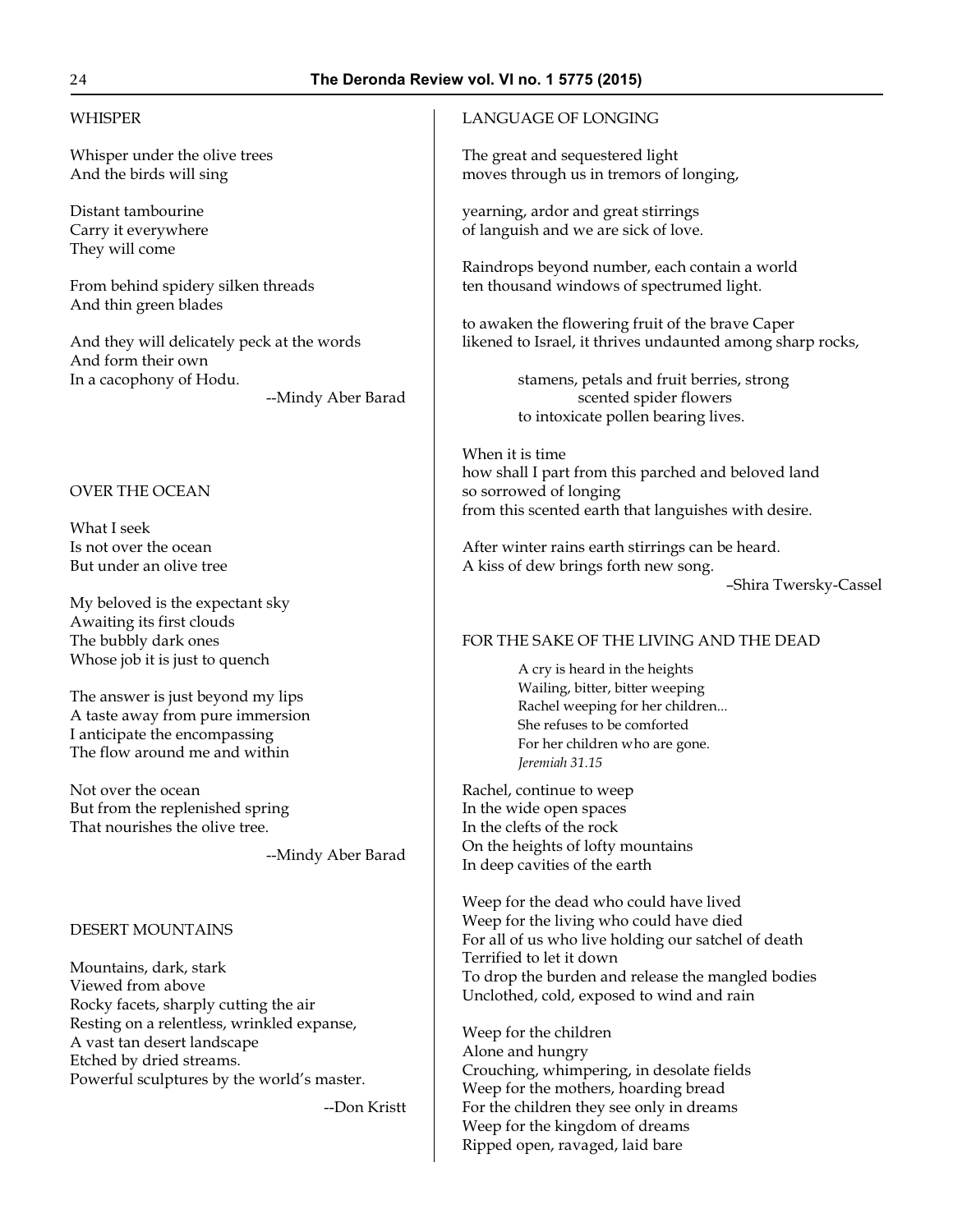Weep, mother Rachel, weep bitterly And comfort us By refusing to be comforted

--Gila Landman

Naftali Fraenkel (16, from [Nof Ayalon](http://en.wikipedia.org/wiki/Nof_Ayalon)), Gilad Shaer (16, from**Talmon**), and Eyal Yifrah (19, from **Elad**)

# A CRY

Words are gifts from G-d but sometimes there are no words. They are consumed in the cauldron of fire which burns in the heart. Rage, revenge, the desire to destroy – these too have their place. Amalek must be erased.

But surrounding the burning fire in my heart, lies a suffocating blanket of sadness and sorrow so heavy I cannot breathe.

> Help us Hashem. Give us the wisdom to be wise, to do what should be done.

Not forever shall we be sheep. Judah is a roaring lion, destined to sanctify Your name.

Empower us to sanctify, protect and avenge Your People and Your Name. Embrace and comfort us In our time of sorrow.

–Yaffa Ganz

#### WE PROMISED

for Naftali Fraenkel, Gilad Shaer, and Eyal Yifrah hy"d

So, when we prayed, you were already sleeping. We searched for you -- you were already home. A joyful innocent smile, magnified Above the stage, will remain with us, and also The song we sang and will keep on singing. We'll keep awake. We'll not let the enemy divide us. And with this we'll keep on raising you, our sons.

--E. Kam-Ron

#### [UNTITLED]

Dove of Israel, a torn-off leaf in her mouth, wishing that "the sword will not pass through" As He is compassionate so you. The disciples of the priests desire peace.

Dove of Israel, bathed in blood. Pure lamb surrounded by wolves,. We were born with no choice of birthing-stool. Sweet nectar was poured out like water, The level of blood rose up to heaven.

We returned to Zion beaten and bruised We were almost cut off from our root in G-d The leprosy has spread in the land without restraint: Cruel robbers seek blood, lie in wait for us within and without.

Our land is desolate for them They will take no compensation for it We are a thorn in their side, In their hearts are thoughts of violence and burning Our blood will water the capital.

We wrote "peace" on a white flat. We gave them our sanctuary, sovereignty and territory- we became like Achan. Dens of vipers they secretly dug. They repaid us with a sharpened cleaver.

If they were wise they would understand this: The tears of mothers bereaved of sons The tears of joy of the mothers of suicide bombers. Peace brings war. But war brings peace.

Let us begin by separating and end by joining. Let us stiffen our neck to a mighty people. Let us remove from our necks the yoke of the hairy one. He will return vengeance to His enemies and the land will atone for His people.

The One who dwells in the burning bush will make your light shine. Mashiach ben David will redeem Zion. G-d will dwell in the tents of Shem. We shall put on the diadem, the candelabrum and the olive tree. I, G-d, in its time will hasten it.

> --Elyakim Hirschfeld from the Hebrew: E. Kam-Ron)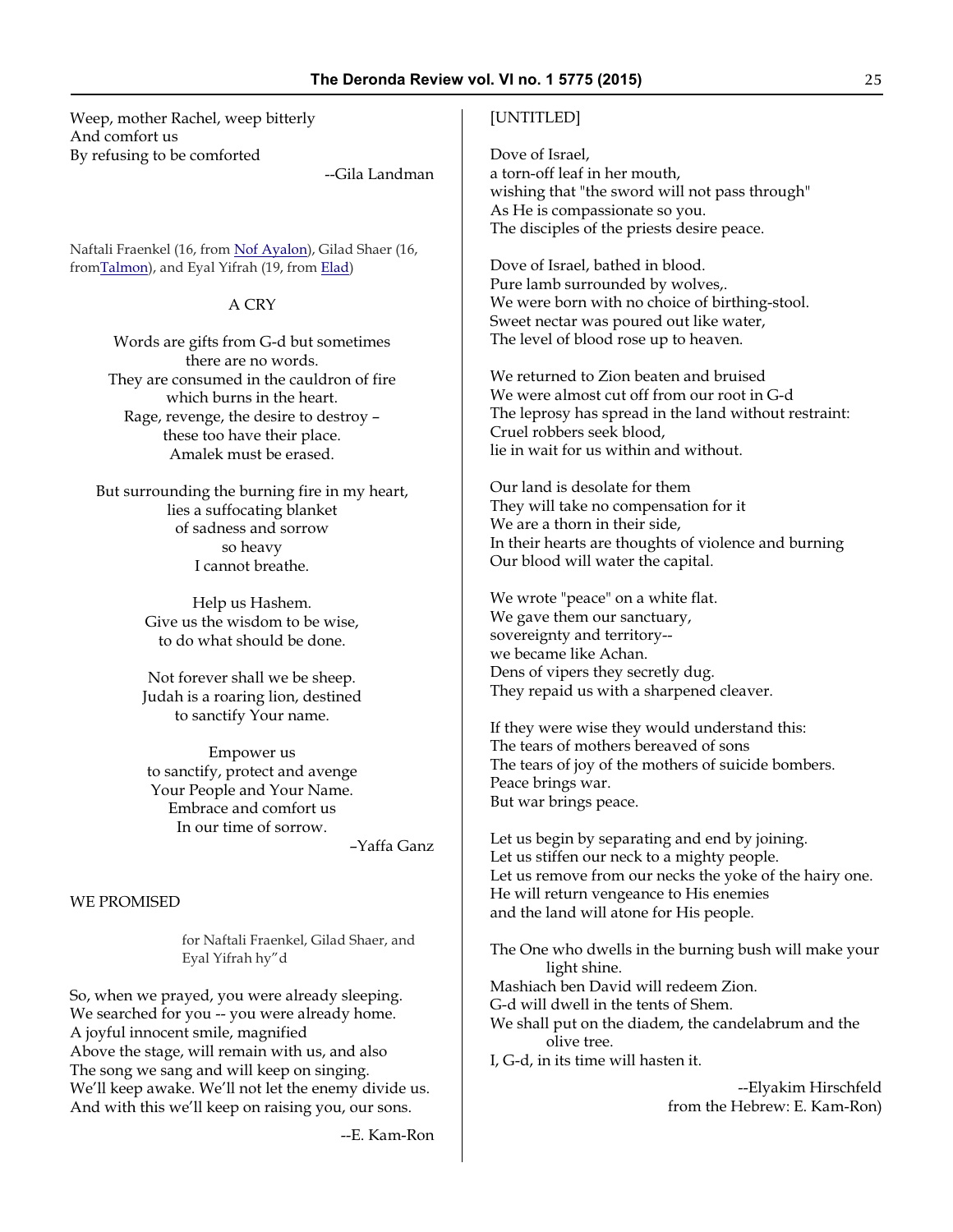#### SO MUCH CLOSER

After the Har Nof Massacre 5875 "I will be sanctified by those that cling to me" (Lev. 9:3)

They were closer to You, they spoke, how can it be that innocent souls whose lips that called Your Name each day, and nothing else. They fell to a fire of them that spread, profane

thoughts wrapped with gilt edged exteriors, so pure it seemed, guile deceived as sanctity, ah yes with the ring a sharp sword meant to bless the wounded with words that fall. It was a cure

perhaps, at the perimeter, at the cusp of where they sought to touch, a kiss, to somewhere else the space between the gaps

to Eternity, it was their time to clasp hands, to touch the Endless plane, all of this, all at once fill the gaps, take hold, and grasp.

--Zev Davis

#### TO AMERICA, ON THE EVE OF THE DAY OF ATONEMENT

I loved you once, America; and still that love, perhaps, is not quite dead in me, could I but see you as you were until you fell to folly--brave and proud and free.

I dwell with friends to whom you are untrue and, proving so, your deepest vows unsay. Could you still hear a voice that summons you back to yourself, though from so far away?

--E. Kam-Ron

SHIRA B'SHAMAYIM July 24, 2014 I sing to Hashem because He is in command I sing as He hurls rockets into the sand Protecting His people in their holy land.

I sing to Hashem as He deflects prime-evil. I sing as He battles for wrong's upheaval Pressuring terrorists to tremble and cease I sing; He is author and architect of peace.

I sing, He is exalted, Master of War.

We're united in song, Shira B'Shemayim No longer despair, Yes, emunah, we share. Accepting His edicts, the good He depicts. We sing to Hashem, our Father in Heaven. He writes the song. Shira B'Shemayim , Shira B'Shemayim, Shira B'Shemayim

His right hand is raised to make Amalek fall His right hand is raised against violence and brawl Disabling the fighters against mankind. His right hand is keeping the predators behind.

His right hand is an iron dome Knocking down evil, protecting each home Mother Rachel cries for her children The nation as one prays for shalom

We're united in song, Shira B'Shemayim No longer despair, Yes, emunah, we share. Accepting His edicts, the good He depicts. We sing to Hashem, our Father in Heaven. He writes the song. Shira B'Shemayim , Shira B'Shemayim, Shira B'Shemayim

Sing because vengeance is His Sing because blessings are His Sing with gratitude for His miracles His salvation is elevation; our manifest destination.

We're united with Hashem and His highest order Up from slavery, sacrifice, abuse, misuse, Love, not hate; Trust not fear; Law not disorder Good not evil, Life not death. Peace not war. Heavenward.

We're united in song, Shira B'Shemayim No longer despair, Yes, emunah, we share. Accepting His edicts, the good He depicts. We sing to Hashem, our Father in Heaven. He writes the song. Shira B'Shemayim , Shira B'Shemayim, Shira B'Shemayim

--Evelyn Hayes

.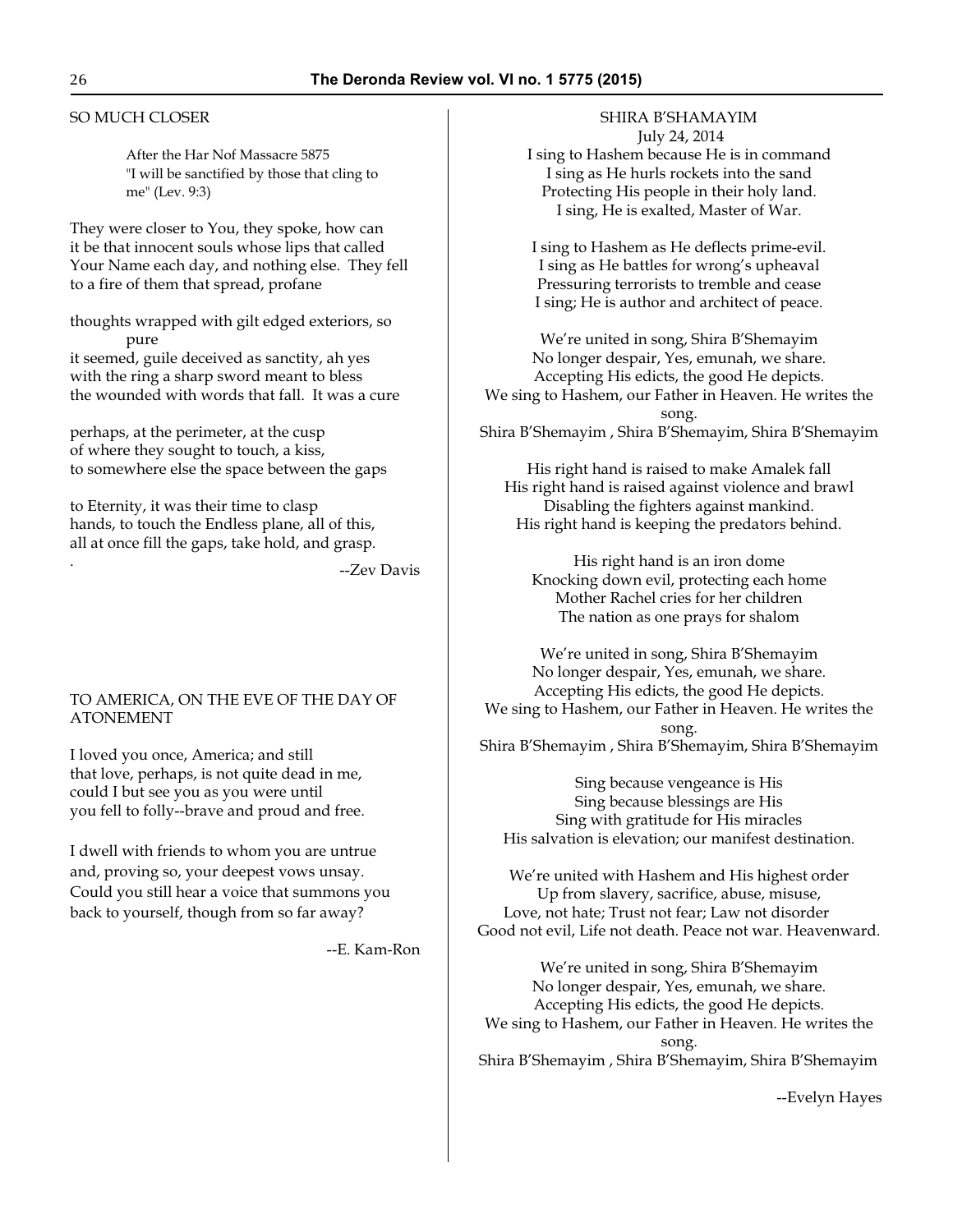#### SUNDOWN FRIDAY

The trees up on the ridge sharp silhouetted, sky sundown pink, translucent evening.

On the flat roofs below a horde of white cylinders and solar panels, and deformed derelict television antennas.

All at rest. No movement.

In the street's sudden quiet, the siren marks the start. The week's burdens shed in the tranquillity. Shabbat.

--Michael E. Stone 31.1.14

#### [5353] EREV YOM KIPPUR

Before sleep I forgave; and the heart is cleansed today, this very morning a new beginning

This errant Jew did decide to settle in Oh yes! the house in Israel is stronger My home like and unlike your own with love to mountain, valley; and city.

The day to day calls its humming song as I hear Israel's ancient music to settle in. I am instruments, a humble trumpet side by side to the big *Shofar* of the *geulah*.

Yes! the heart brims with happiness for God's bounty His signs everywhere in sweet fruit and the dark *galut* far across the ocean.

Surely I say that problems are challenges Ahoy! I keep the ship's course to its north. I have taken provisions for the way and a *siddur*, to expect the unexpected. –Hayim Abramson

----------------------------------------------------------- \* Inspired by Esther Cameron's poem "TO AMERICA, ON THE EVE OF THE DAY OF ATONEMENT."key words: Beginning, valley, signs, instruments, home, unexpected.

#### HOW GOOD IT WOULD BE

How good it would be…as you had envisioned, for just we three - Viv, Iris and Les to get together almost 50 years later… and wiser.

How good to host you within my garden where fruit can be plucked from trees whose branches reach closer to the ground than those in the Bronx that had cracked the cement beneath apartment windows… and glimpse a path once taken by our forefathers

or sit beneath the pergola on the Hill of Evil Counsel where the counterpointed landscape of golden Jerusalem would tease us to consider our piece in the puzzle while we sang to our hearts' delight.

How good it would be to share the twilight descending on the Western Wall and inhale the scent of prayers and tears with an aftertaste so sweet, so pure that toddlers scamper from their mothers to locate the source to which doves duck in overhead stone shrines while we would withdraw in reverse, facing what's past.

I wouldn't let you go until we all spend an overnight on nearby HaMalach Street, emerging into the softness of its pre-dawn breeze like winds of tranquility in the Garden of Eden that would sprinkle our reunion with moonshine and gently quell the dissidence of our heartbeats.

--Leah LJ Gottesman

from *the Hannah Senesh Set* FOUNDATION IN KINDNESS

Every stone we carried built a city and every stone we smashed planted a field.

Every word we spoke built a name, and every word we refused to speak established it

in kindness. There is nowhere else to build and no other words to say or to leave out

in this arrangement, built as a week of weeks, and lost as words to *count our days...How long?*

You thought I said. We are all prophets now though blind and dumb, nearing the end of the jetty

where the waves are crashing. Listen to their word *and the work of our hands, establish for us;*

*and the work of our hands, establish it.*

–Courtney Druz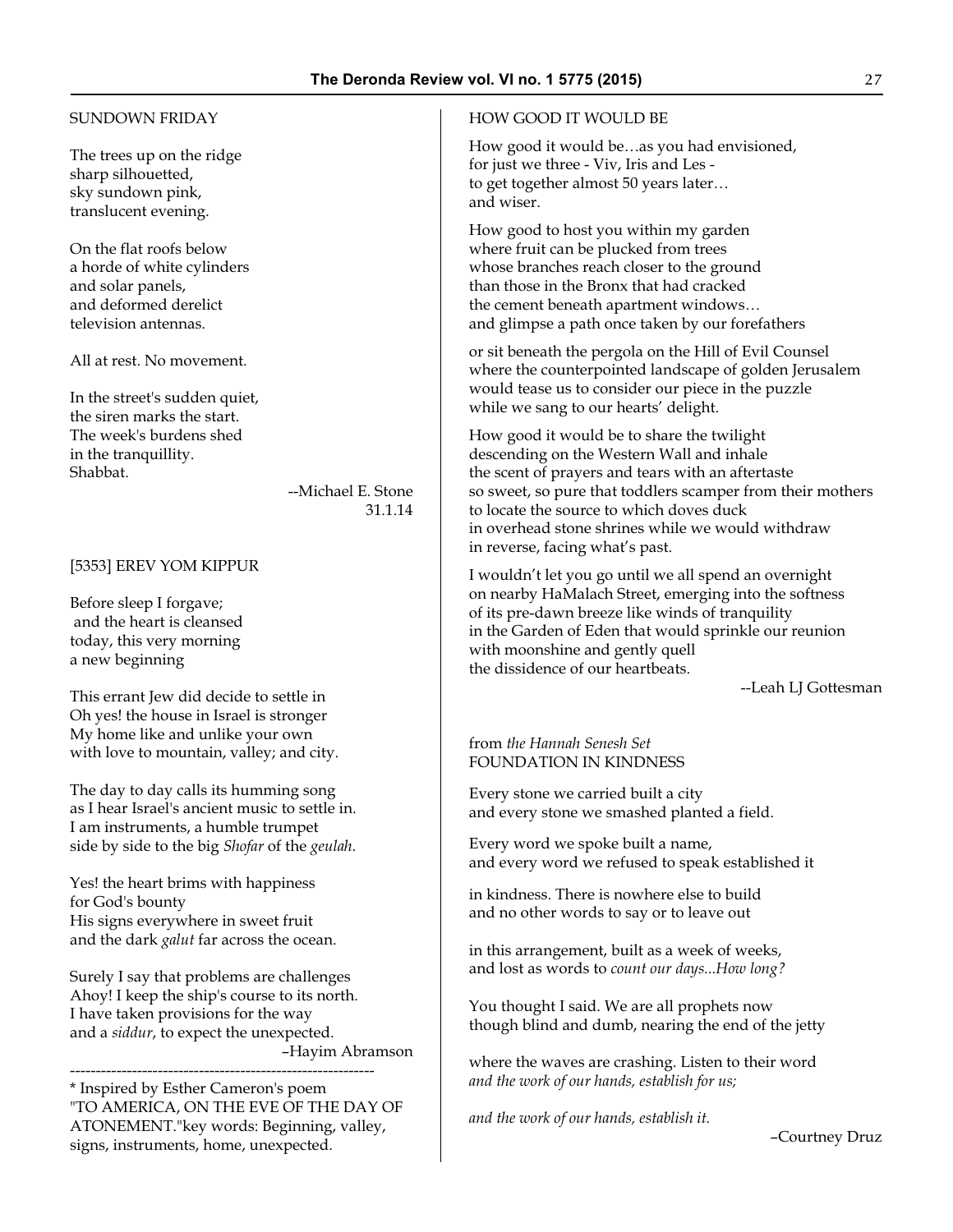# *VI. White Spaces*

#### **Above and Below the Surface of a Lake**

G-d leads me into wider and wider fields, some far from home, wider fields of flowers, of pleasant grasses upon which to lie, to watch the hovering clouds

with wandering eyes, with careless eyes at peace with all I see, I watch the clouds, I follow G-d, I follow all the clouds, I lie down in the green meadow,

I cast a drowsy eye up to the heavens; consider how much a heaven is the earth.

> *Is the earth a heaven? How much? Consider the heavens I cast a drowsy eye up to,*

\_\_\_\_\_\_\_\_\_\_\_\_\_\_\_\_\_\_\_\_\_\_\_\_\_\_\_\_\_\_\_\_\_\_\_\_\_\_\_\_\_\_\_\_\_\_\_\_\_\_\_\_\_\_\_\_\_\_\_\_\_\_\_\_\_\_\_\_\_\_\_

*the green meadow I lie down in, all the clouds. I follow G-d, I follow the clouds, I watch with all I see at peace; with careless eyes, with wandering eyes*

*to watch the clouds hovering, to lie upon pleasant grasses, of which flowers of wider fields, some far from home, in wider and wider fields, lead me to G-d.*

-- Steven Shields

#### CIRCUMNAVIGATION

Everything is a circle No edge from which to fall.

A mandala A Sufi in the center round of white skirt Whirling Spinning Like the Moon and sun Illuminated circumferences Circadian rings of light Cross over And over the great round earth.

Like the deep round sound of the drum, or the singing bowl struck awake

its overtone Resounding Like the echo In a canyon

Tell me, Where do we Start or stop? Tell me, where is the beginning or end of the ocean?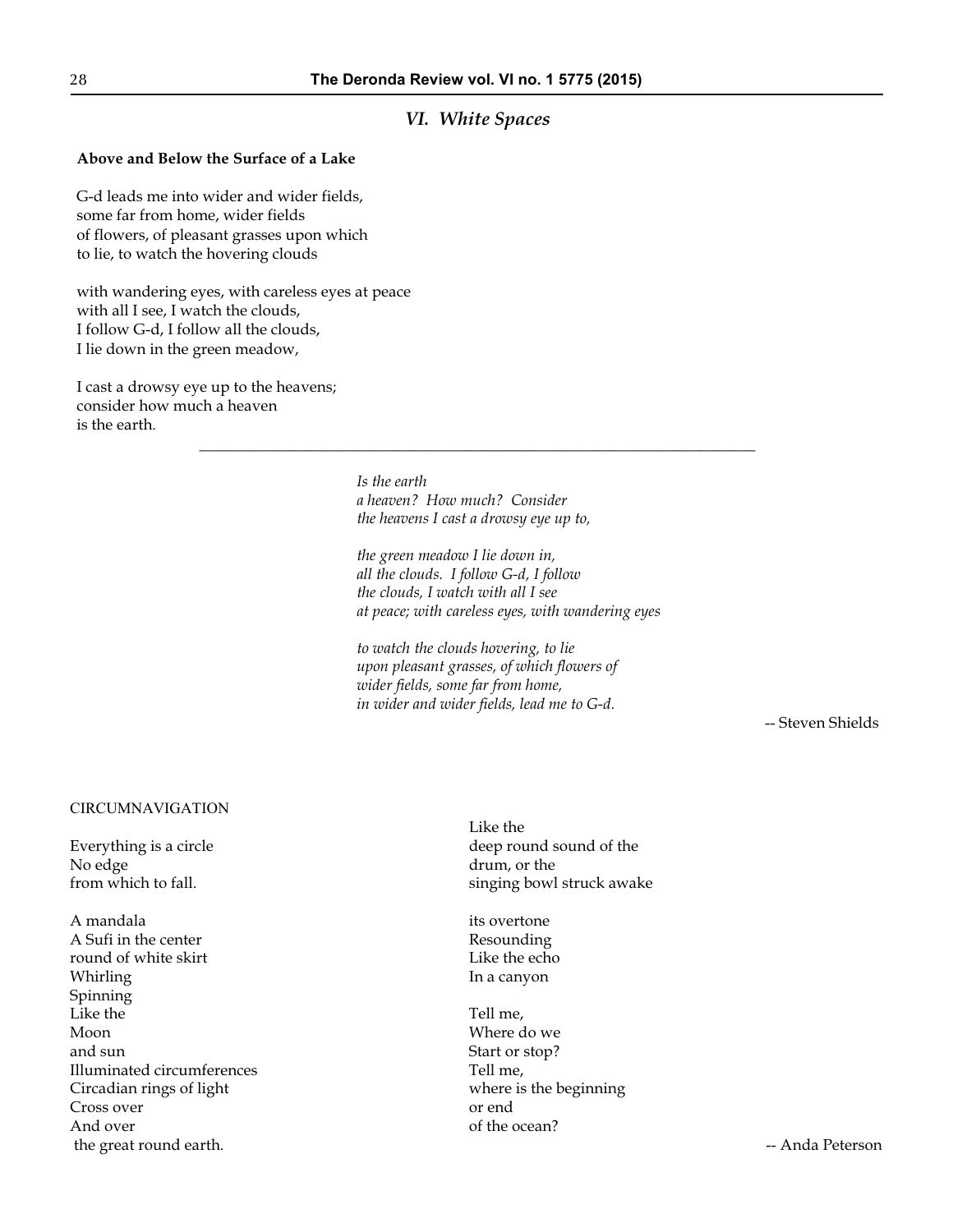### EVENING SERVICE

#### 1. *Creation*

Light contracts onto the horizon leveling shadows as it goes nowhere by day or dark. Song created its departure. Your own voice, unsure of those first few words.

#### 2. *Revelation*

You extinguish seven bayberry candles arranged on your coffee table. Their wax vapor intercedes for the length of your sleep.

#### 3. *Unification*

Are you sure the fire is nothing but the sky's atmosphere grazing in the unlight of our turning?

#### 4. *Adoration*

The yellow jasmine twists around stones piled at the garden's edge. You leave its scent in the open window to untie the words of your dream.

#### 5. *Redemption*

They all fell out of the shifting smoke-blue stratum. Who is here to rekindle them as an azalea reclaims its broken leaves each spring?

#### 6. *Direction*

It must have been the hush of the crickets that woke you, unsounded stillness, or- the undertone of the waking wood dove.

#### 7. *Expiration*

When you take down the citron from its persistent branches, do it in the thorned light of the crescent moon. There is no need to search for the mourner's song -- all the names are lifted into the green crown of evening.

--Ellen Powers

#### SOMETHING INSIDE ME/ZEV DAVIS

 "Light shines in the darkness for the Righteous, that are kind and merciful, and good" (Ps.122:14)

I step ever slowly. My eyes peer through the dense atmosphere, deep, yet I can sense something

Can't say what all it is. Nothing seems to stop me. I feel that somewhere there is a light in spite

of what is not there, yet, it is all so clear. Yes, I must be doing something right, Perhaps.

Never sure about that-- I mind my p's and q's, pause and think before I act, and watch out

both ways. Listen, careful of what I hear, discern words that I hear and absorb them. Let them

show me, and I wonder . . . this is no miracle, always there guiding me, a voice within.

#### --Zev Davis

### THE INTRINSIC IDOL

To be alone with oneself, though there are people in the environ, and a lack of necessary challenge, curiosity, or allegiance, with which to work a matter out in the community, or in oneself and the allure, of that lickerish allure, in its purpose: specifically, the world's wound, being incarnate in the self, also, with a modern nominality's withdrawal of the sacred, thereof and for meddling with one's religiosity, within.

--Lee Goldstein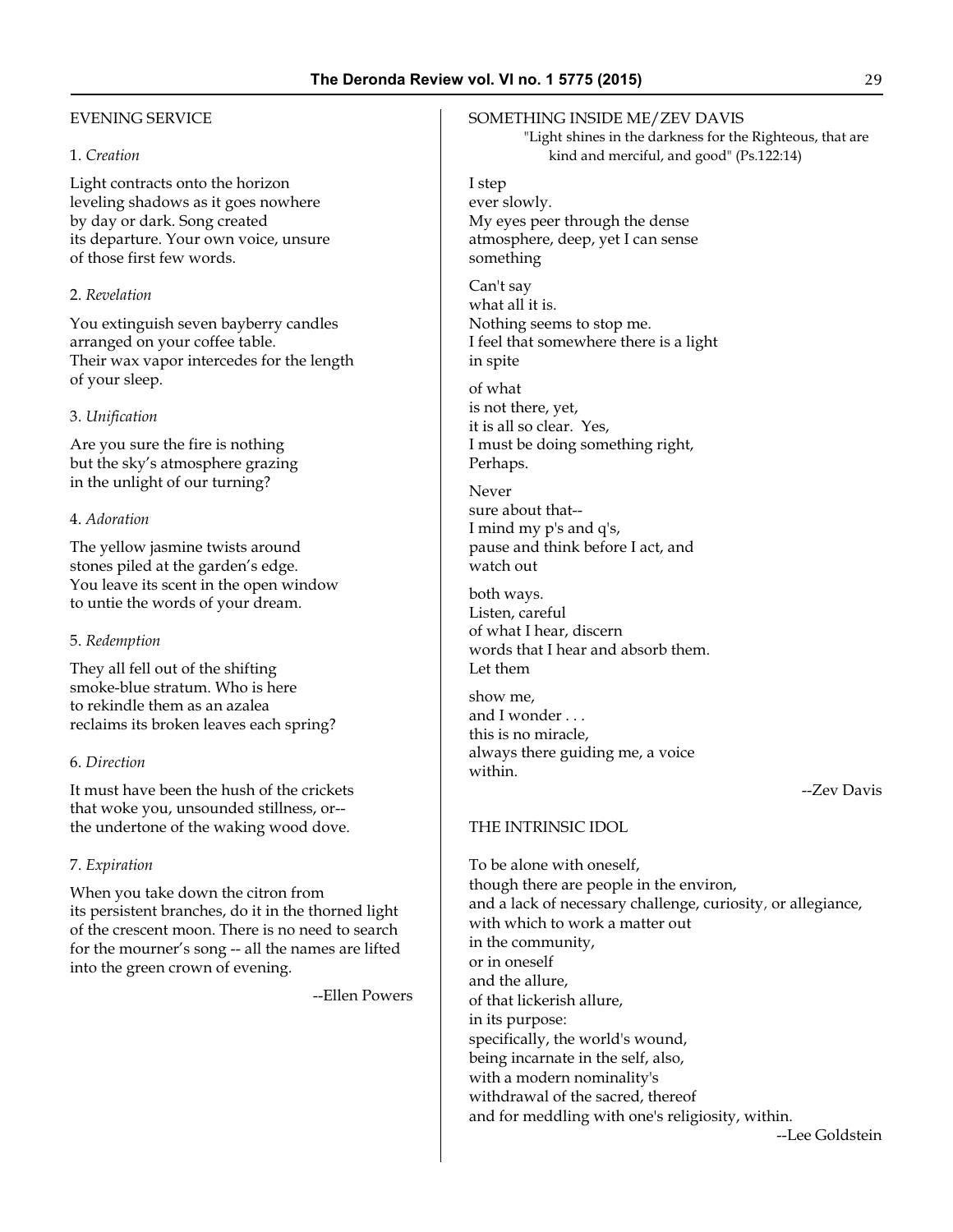#### BEHIND THE *KOTEL*

"Hear the voice of my supplications when I call out to You, when I lift my hands towards Your sacred Sanctuary." (Psalm 28:2)

Obstructed from our sight, You wait behind This wall of stone, my God, and watch me write These sticks of words which hopefully ignite A constant flame whose warmth You feel behind

> This massive wall I can't surmount. Behind This wall--on our side of the wall--Your light Is barely seen, so only from the height Of prayer we glimpse the other side behind

The wall, where You are found. But will the wall Transform, allowing us to reach You there Behind this wall which has no door or gate? Behind this wall, which may become a shawl,

A drape, a bridal veil, a thin veneer, You wait for us; with outstretched arms You wait.

--Yakov Azriel

PSALM 23 REVISITED

1. "A Psalm of David. The Lord is my Shepherd, I shall not want." (Psalm 23:1)

The Lord, my Shepherd, brings me to a field Where flocks that He has gathered safely graze And eat the tender grass His servants raise, Protected from gray jackals by His shield.

> The Lord, my Shepherd, plays His flute, revealed To those who seek the tune of faith and praise, For when His flute is played, the heart obeys The soul's most sacred yearnings, long concealed.

I shall not want, for God has taken me To quiet, peaceful streams; and in this hour Of overwhelming grace, His flute is heard.

> I shall not want, for now my soul can see His staff, allowing me to sense the power Of the word of God, the fullness of His word.

#### 2.

"He brings me to lie down in green pastures; He leads me beside the still waters." (Psalm 23:2)

How often had I lost my way, and been A stray among red snakes that lisped my name And fed me dust. Until my Shepherd came And offered food without the thorns of sin.

> My Shepherd is the Keeper of the inn Who searches for His guests among the lame, The faint, the stragglers who have walked with shame, The mute, the maimed, the famished and the thin.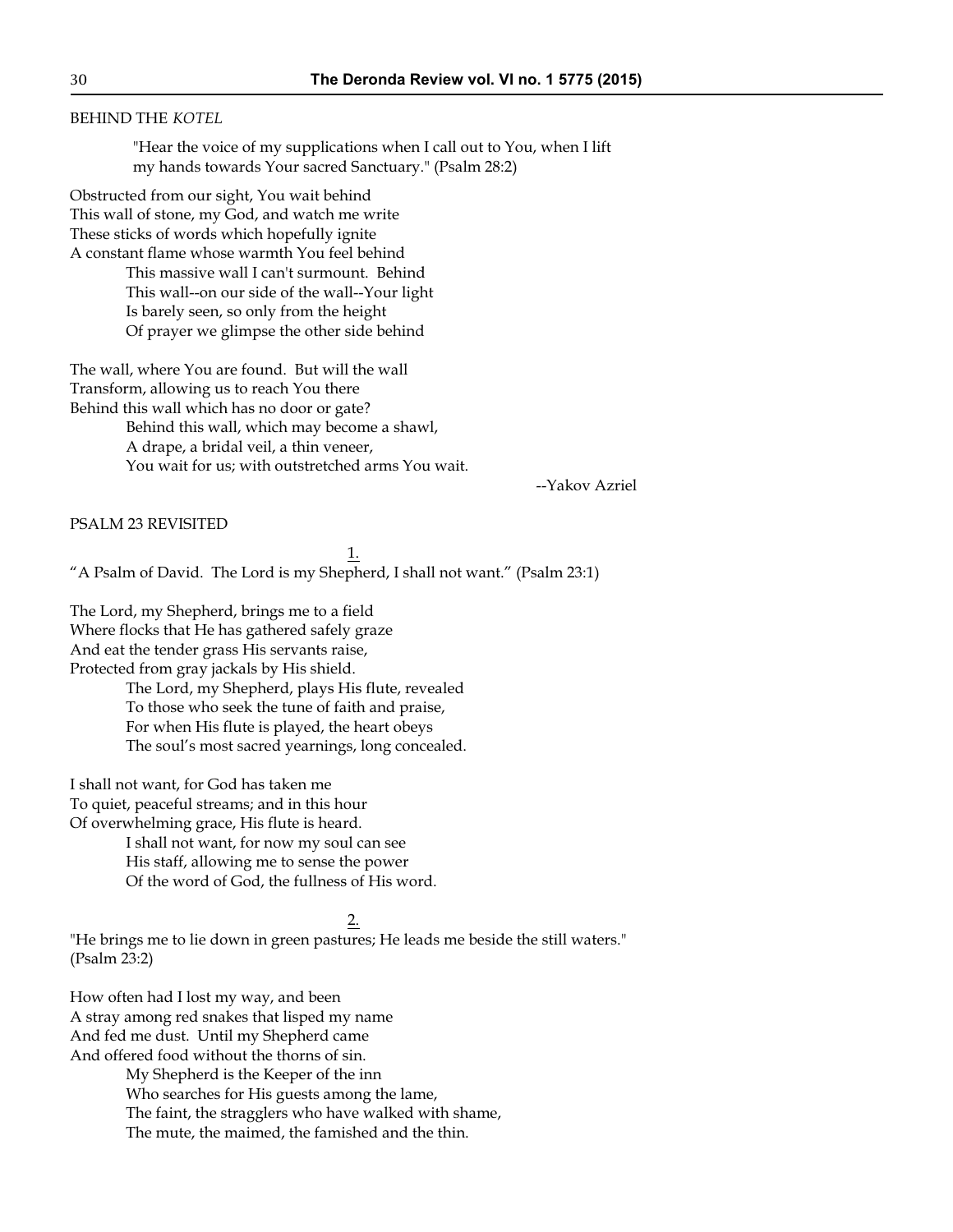And every guest is treated like a king; Within His inn, the water tastes like wine; The fruit is picked from gardens in the east;

> The bread is baked by Levites who can sing The Shepherd's songs, and Sabbath candles shine As lodgers eat the Shepherd's Sabbath feast.

3. "He restores my soul; He guides me in straight paths, for the sake of His name." (Psalm 23:3)

Before the dawn, before the morning light, Before the Shepherd's stars are swept away By sun-beamed brooms and all the glare of day, A sudden, inner flash of inner sight Invades an inner eye with inner white,

Inscribing cloud-like words unstreaked by gray Upon an inner sky. I read, and say The words in prayer: *How close is God tonight*.

How close is God, as close as breath, how near Is God, like wind upon my hair, like air Inside my lungs. The lantern of His name

Reveals my Shepherd's paths; I have no fear Of hungry, stalking wolves, for He is here, And more than here, the Light inside the flame.

4. "Yea, though I walk through the valley of the shadow of death, I will fear no evil, for You are with me; Your rod and Your staff, they comfort me." (Psalm 23:4)

In the valley of the shadow, shrouds are worn, For lethal germs of leprosy infest The air we breathe, the food that we digest, The water that we drink. Yet though we mourn Beside our graves, avowing man is born To grieve, feel pain and die, our lives are blessed By grace: the wife with whom we build a nest, Our children's wings, the down that's never shorn.

How great this grace, for we, the deaf, can hear The Shepherd's music play while lanterns burn To give us light, though we are blind; the trance

Of faith will seize our limbs and persevere Until our crippled, palsied legs shall learn To dance the dance of God--to dance--to dance--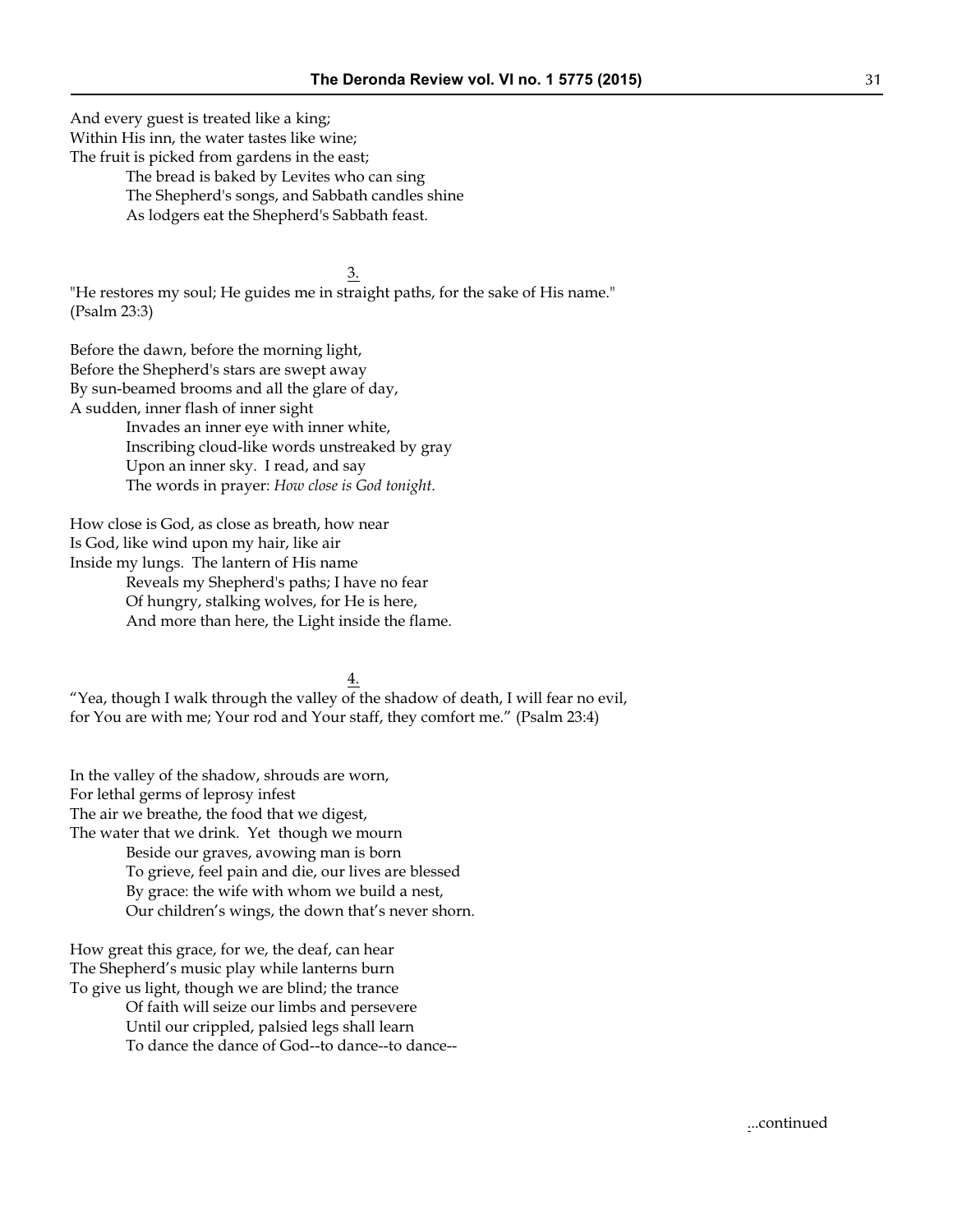--Yakov Azriel

5.

 "You prepare a table before me in the presence of my enemies; You have anointed me with oil; my cup runneth over." (Psalm 23:5)

Master of heaven and earth, for Whom the stars Of countless galaxies are merely dust And ice, insignificant specks of rust, Why do you dress my wounds and heal my scars? Master of heaven and earth, for Whom the bars Of space and time are blown away in a gust Of wind, why do You steer my ship in trust, Repair its tattered sails and broken spars?

Master of heaven and earth, why this grace, This overflowing cup of wine? And how Can I repay You for Your Shepherd's rod, Your staff, the gentle shining of Your face,

The table You prepare? To You I bow, To You I raise the cup and drink, my God.

6.

"Surely goodness and grace will follow me all the days of my life; and I shall sit in the house of the Lord forever." (Psalm 23:6)

The Shepherd's key has opened wide the gate To gather in the wise with books they wrote; The righteous come, and prophets who devote Their lives to God, the noble and the great. But who am I to enter gates? I wait Outside the Temple court, and watch a goat That guards a mended, many-colored coat While Temple-priests and Levites celebrate.

If only I could be a voice that sings With those who dwell within the House of God, Or hold the coat to see if it might fit,

> Or stroke the Shepherd's goat that plays with kings; If only I--but look, the Shepherd's rod Has cleared a space inside, for me to sit.

In this world of Hidden Face What we do is hide our faith, Tuck it into folds of smile, Dust with accent of exile.

What our soul seeks is truth But, too sweet for wisdom tooth, Truth will have to stay aloof, And reject all hints of proof.

We will ramble in the wood, Try to catch a glimpse of Good While here, behind a tree, All its glory is mocking me.

--Miriam Kitrossky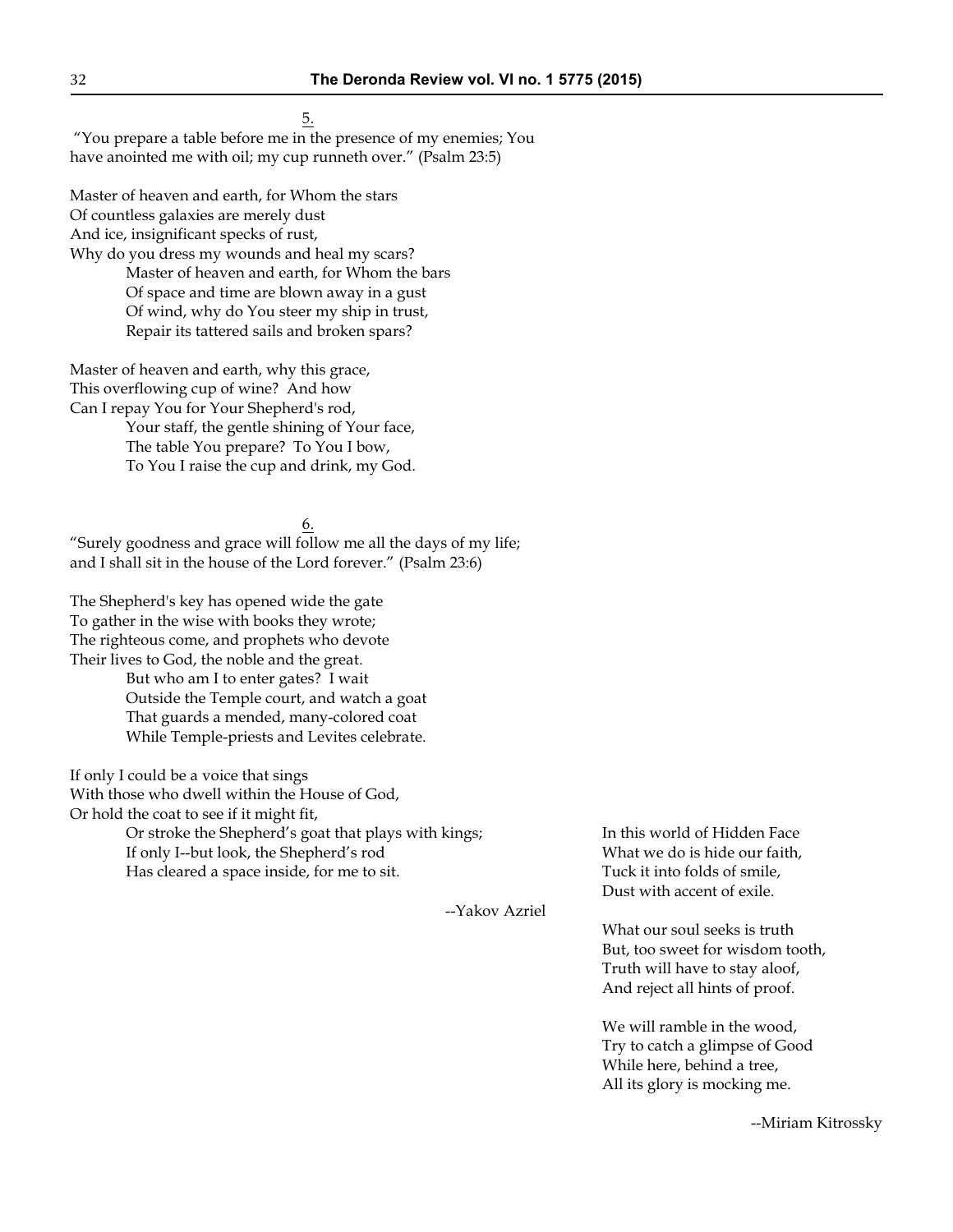#### LIGHT 27: A PRAYER OF TWO POETS

**King David:**

El is my light and my salvation whom shall I fear? El is the stronghold of my life of whom shall I be afraid?

#### **Dina:**

When did You give me my expansion When did You tell me "be" and I "was" When did You offer me your first word "love" And I became love When did You allow me to know You were You, and I was I When did You tell me "you will know" and I "knew" When did You place me "here" and "everywhere"

#### **King David**

One thing I ask from El, this only do I seek: that I may dwell in the house of E1 all the days of my life, to gaze on His beauty and to seek Him in his temple.

#### **Dina**

What can I give You back, if all that I am , You are How can I thank You if not with my tears of adoration I am here far away, lost in cold sidereal travel but You are still my central sun my spirit burns because it was never hidden, never disguised, never covered

#### **King David**

I will sing and make music for El My heart says of You, "Seek his face!" I will see His goodness in the land of the living.

#### **Dina:**

I want to remain in memory as I really am The essence, the center, the tenderness The being who utters all the words without words Who enriches all space with the music of silence And adores Him who sits in his throne of All-Nothingness

--Dina Grutzendler

#### WITHIN AND WITHOUT

I look about me, clarity and light, softness, kindness intertwines with sparks that fly into this atmosphere. No trite growth of verbiage. I know it works

in this luscious space, as I delight where the colors flow, push back the dark. I look about me, clarity and light softness, kindness intertwines with sparks

ignite sensations inside me, all the bright things, bring out the fire, raise a quark, and yet another, combines, a flame embarks on an adventure, body and soul in flight,

I look about me, clarity and light softness, kindness, intertwines with sparks.

--Zev Davis

#### AN APOLOGY

*to F.W.*

How the wrongs done to you have filled your lungs with God. Your wrongs, my wrongs, fill our pages.

We cannot speak the name of *What Is* without letting our breaths go out—

 Still, Light continues to attend the white spaces between our words.

--Ellen Powers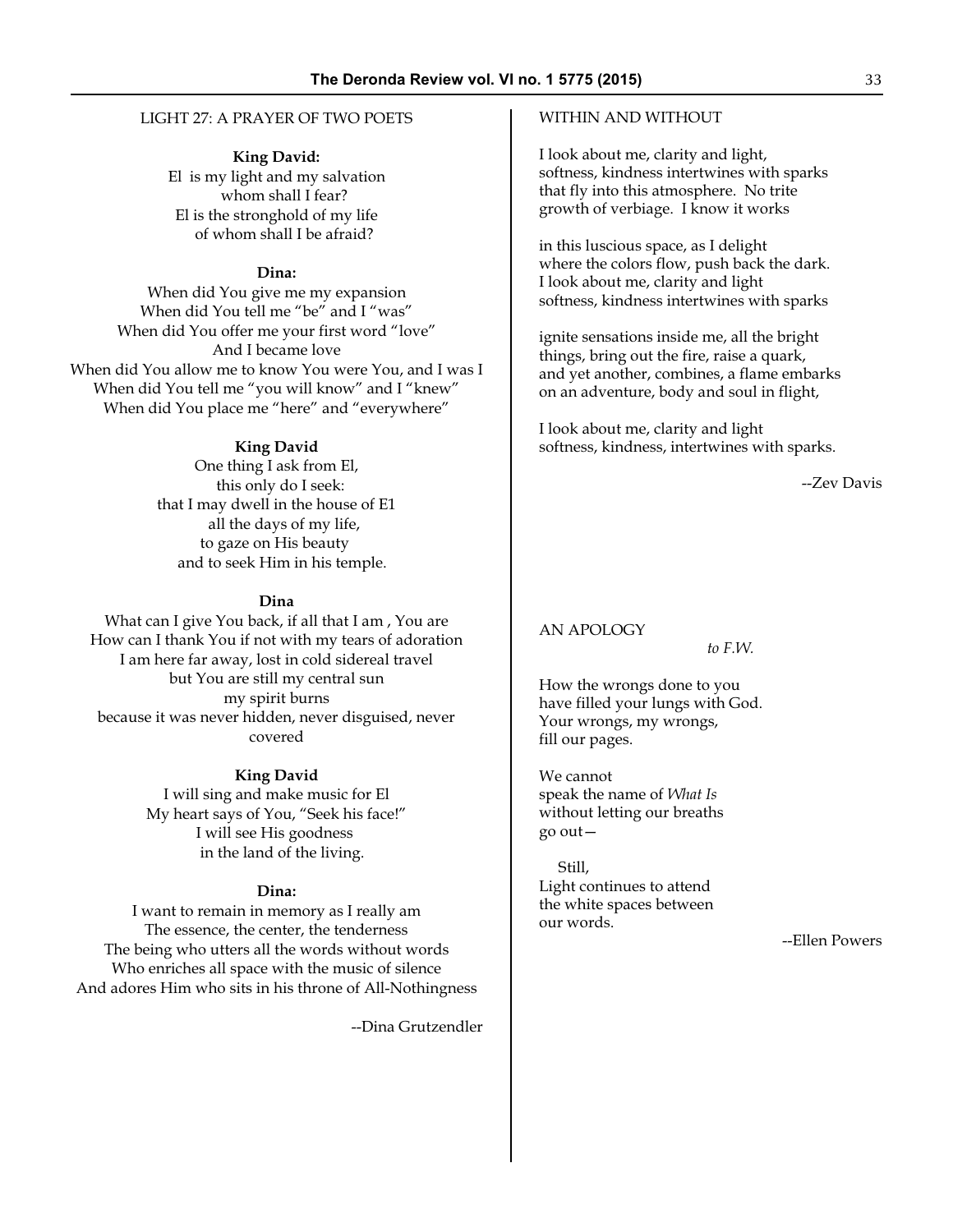# ARCHITECTURAL PLAN: FIRST DRAFT

A well of cool water murmurs in the center of the garden And seventy lecterns surround it, All made of solid wood from the Tree of Life And on each is an open book, made of recycled paper from the Tree of Knowledge.

The whole world is pervaded by a fragrance of citron And seventy girl students are hovering, The head of each is ringed by a crown of cloud Where she keeps her best ideas in crystalline clarity.

And seventy spouts reach from the well to their feet As if strewing sundry scents

 and minnows a nd verses a nd the gold which is good. And above them four sukkot give shade Like canopies of date-palm and cedar in the courts of our G-d.

And at evening seventy campfires are lit in a circle: Black fire dances with white fire And all the matriarchs dangle from the thatch like a feast-day mobile To explain what was hidden and stopped to the winds of the time.

> --Tamar Biton from the Hebrew: E. Kam-Ron)

# ANTICIPATE

We sit on the edge Is it time? Could we rush to the edge Push it? When will it be, exactly? Are we sitting the right way? How do we choose our position Our stance Some stand while others run Those ahead call out Pull us with them There are so many paths And at the end We will be asked "Did you anticipate this?" The correct answer is "…and toiled towards it."

--Mindy Aber Barad

# from JERUSALEM

Footsteps, birthpangs

yeast in the soul, whole worlds in shreds

Gog v'Magog then Eliyahu ha-Navi

ben Yosef ben Dovid

but first empty tefillin one more chaos to come

\*

Herding her deadstock little lost thoughts

shellshard, klippos, whole world of shards

what light is lent me

\*

A man stands. A man cannot stand in the landscape around him. Light escapes him

loss is his name & the fullness thereof

ludicrous loss undersong of our language

In the end build a name there, home perfect in ruin

sounding the Name

\*

\*

Conceal me in Your tent's concealment

even Your hiddenness hidden

all but Your hiddenness hidden from me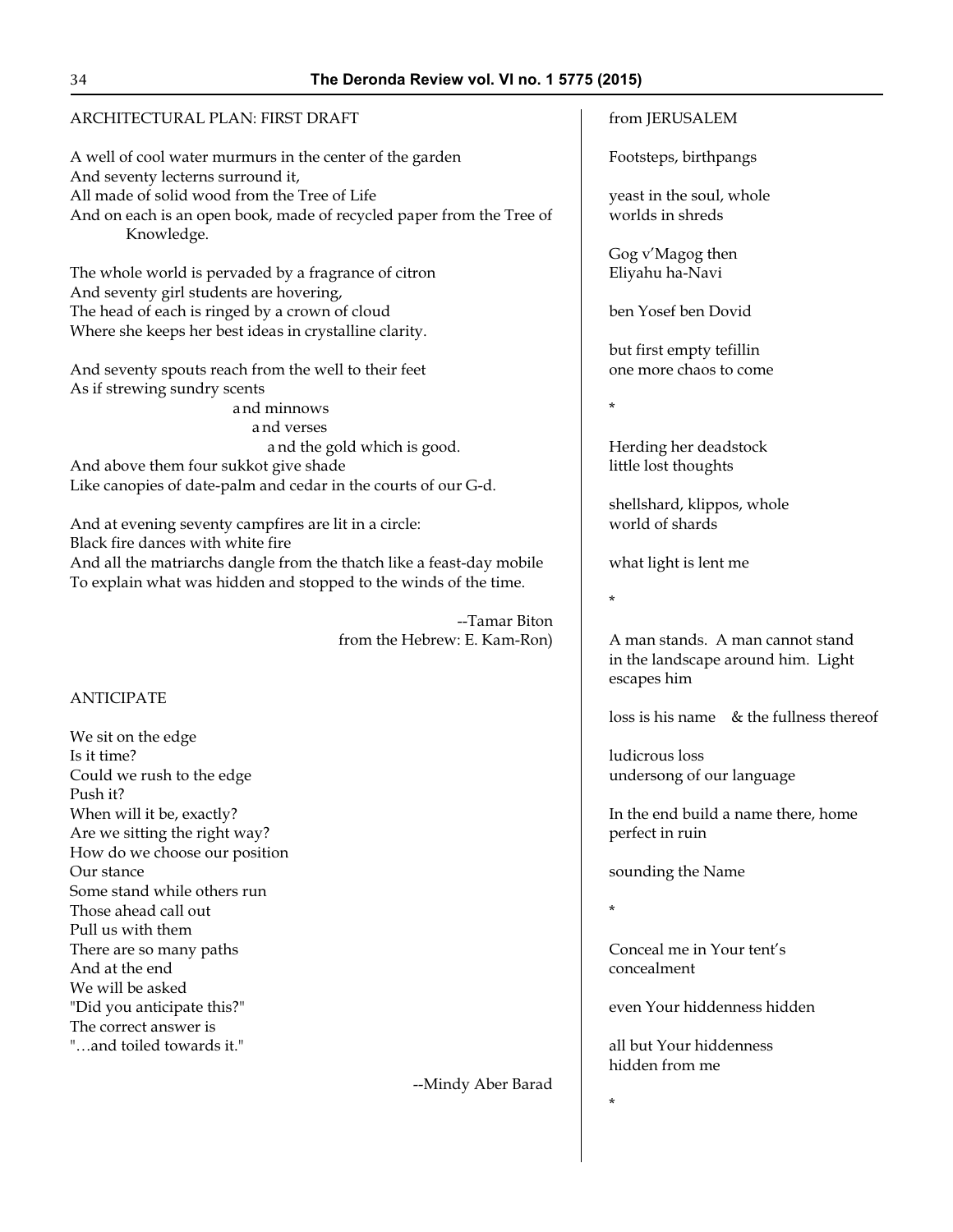#### Tikkun chatzos

midnight north-wind sings thru the harp

hung over the bed so they rise for the hour the heart poured out

till nothing left

thrown then & thrown again & again

endworld to endworld

then again thrown

\*

\*

Small psalms fill the mouth & the one

breath stopped that would have pushed them out

Vaporous certainties eyes in a box

icons, idols disciples of screens

the becoming-machine of Edom

no-road to no-throne

\*

Two doors to two chambers now spin them now install seven more

sevenfold interopening

inonunfolding

\*

Innermore Even-stone holds the whole singularity

earth blooms around it

first circle clarity second dimmer third nearly opaque

–sJakob Stein

### CAESURA

How is it words lift and sail, drown among the silences.

I hear you Gertrude Stein, your vast shadow echoing along the rue and through the texts of soul.

How far to the next beginning. How far can moon move the sea

even as we stand here making a grammar from all the empty spaces.

--Doug Bolling

# THE THOUGHT CLOUD STAIR

The moment when you pass through the next curtain belongs to you.

The second month effects a natural transfer, a de-ritualized evolution.

The hall you now find yourself in seems mirrored; its contents are multiplied throughout all the facets of perception.

You don't need to tell me anything; just hold me in your thoughts.

If you look down the unfolded lengths you will see what I see.

The walls are not mirrors, only burnished gold leaf softly glowing.

There are no mirrors or sequential dissections; there is really one of each, each time.

\*

It is a mild radiance, I hope it enters you.

One by one the gaps are entered, the wicks lit. What we each are are parts of the array.

\*

I won't silence you here; don't silence me.

Your hem-bell falls and rolls, calling like starlight. Do you know how many centuries will pass before I dig it up?

Do you even know how faintly far this incense permeates beyond the veil?

--Courtney Druz